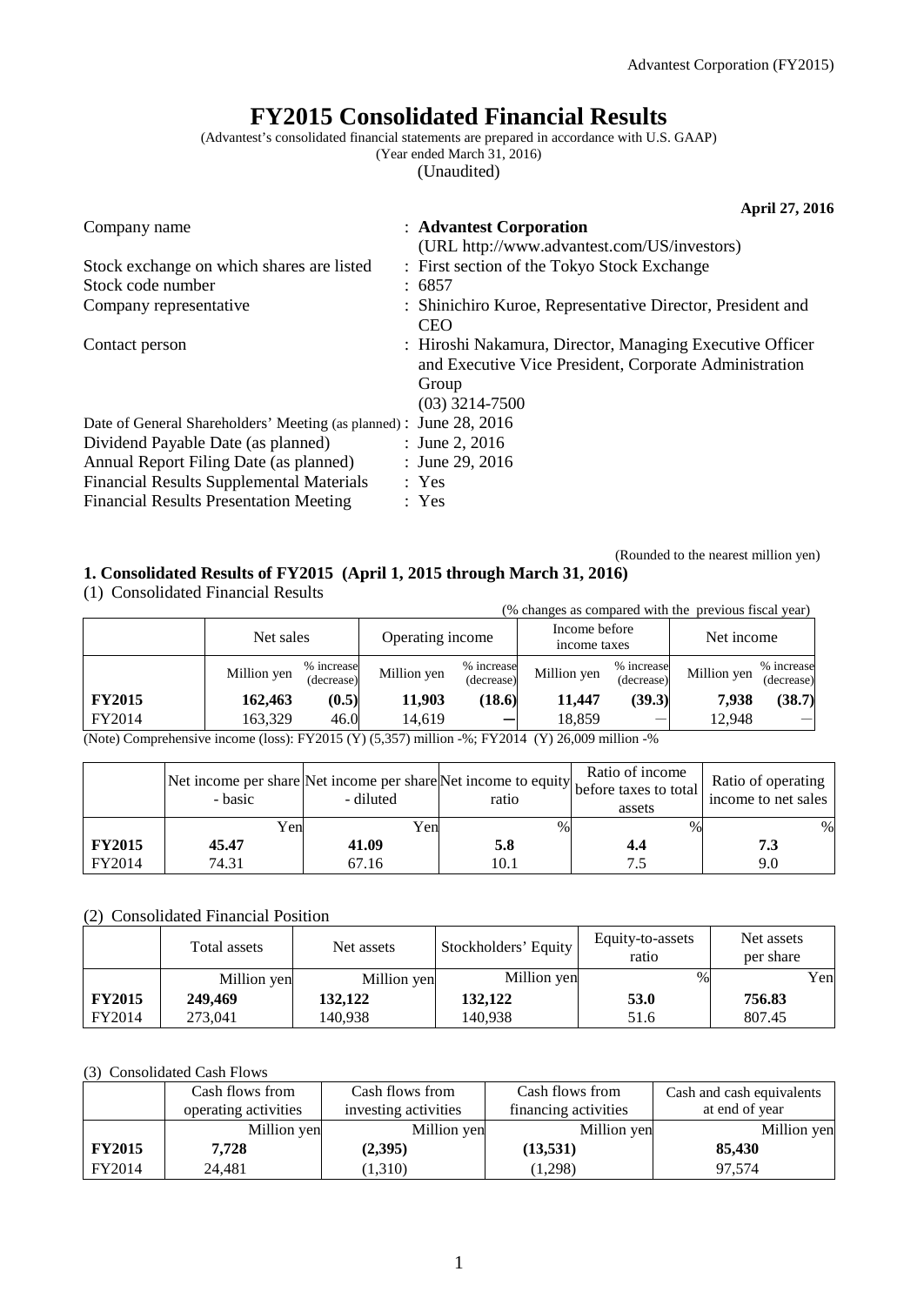## **2. Dividends**

|                      |                                              |        | Dividend per share |          |              | Ratio of total                     |                                |                                                           |
|----------------------|----------------------------------------------|--------|--------------------|----------|--------------|------------------------------------|--------------------------------|-----------------------------------------------------------|
| (Record Date)        | First<br>quarter end quarter end quarter end | Second | Third              | Year end | Annual total | Total<br>dividend<br>paid (annual) | Payout ratio<br>(consolidated) | amount of<br>dividends to<br>net assets<br>(consolidated) |
|                      | yen                                          | yen    | yen                | yen      | yen          | Million yen                        | $\frac{0}{0}$                  | %                                                         |
| FY2014               |                                              | 5.00   |                    | 10.00    | 15.00        | 2,616                              | 20.2                           | 2.0                                                       |
| FY2015               |                                              | 10.00  |                    | 10.00    | 20.00        | 3,491                              | 44.0                           | 2.6                                                       |
| FY2016<br>(forecast) |                                              |        |                    |          |              | N/A                                |                                | N/A                                                       |

# **3. Projected Results for FY2016 (April 1, 2016 through March 31, 2017)**

|        | (% changes as compared with the corresponding period of the previous fiscal year) |       |                                   |  |                               |        |               |       |                         |     |  |
|--------|-----------------------------------------------------------------------------------|-------|-----------------------------------|--|-------------------------------|--------|---------------|-------|-------------------------|-----|--|
|        | Net sales                                                                         |       | <b>Operating</b><br><i>n</i> come |  | Income before<br>income taxes |        | Net income    |       | Net income per<br>share |     |  |
|        | Million yen                                                                       |       | % Million yen                     |  | % Million yen                 |        | % Million yen | $\%$  |                         | Yen |  |
| FY2016 | 156.000                                                                           | (4.0) | 10,000(16.0)                      |  | 10,000                        | (12.6) | 7,500         | (5.5) | 42.96                   |     |  |

(Note) Projected Results for FY2016 is prepared in accordance with U.S. GAAP. Advantest plans to voluntarily apply International Financial Reporting Standards ("IFRS") to the presentation of the consolidated financial statements starting with its annual securities report with respect to the fiscal year ended March 31, 2016.

# **4. Others**

(1) Material changes in subsidiaries during this period (changes in scope of consolidation resulting from changes in subsidiaries): No

## (2) Changes in accounting principles, procedures and the presentation of the consolidated financial statements

- 1) Changes based on revisions of accounting standard : No
- 2) Changes other than 1) above : No
- (3) Number of issued and outstanding stock (common stock):
	- 1) Number of issued and outstanding stock at the end of each fiscal period (including treasury stock): FY2015 199,566,770 shares; FY2014 199,566,770 shares.
	- 2) Number of treasury stock at the end of each fiscal period:
	- FY2015 24,994,162 shares; FY2014 25,020,294 shares.
	- 3) Average number of outstanding stock for each period: FY2015 174,569,193 shares; FY2014 174,244,799 shares.

# **(Reference)Non-Consolidated Results of FY2015 (April 1, 2015 through March 31, 2016)**

(1) Non-Consolidated Financial Results

|               | Net sales   |                          | Operating income<br>(loss) |                          | Ordinary income |                          | Net income  |                          |
|---------------|-------------|--------------------------|----------------------------|--------------------------|-----------------|--------------------------|-------------|--------------------------|
|               | Million yen | % increase<br>(decrease) | Million yen                | % increase<br>(decrease) | Million yen     | % increase<br>(decrease) | Million yen | % increase<br>(decrease) |
| <b>FY2015</b> | 123,642     | 45.6                     | (6, 818)                   |                          | 5,853           | (52.4)                   | 7.069       | (44.0)                   |
| FY2014        | 84,916      | 72.4                     | (1,656)                    |                          | 12,286          |                          | 12,621      |                          |

|               | - basic | Net income per share Net income per share<br>- diluted |
|---------------|---------|--------------------------------------------------------|
|               | Yen     | Yen                                                    |
| <b>FY2015</b> | 40.50   | 36.52                                                  |
| FY2014        | 72.43   | 65.43                                                  |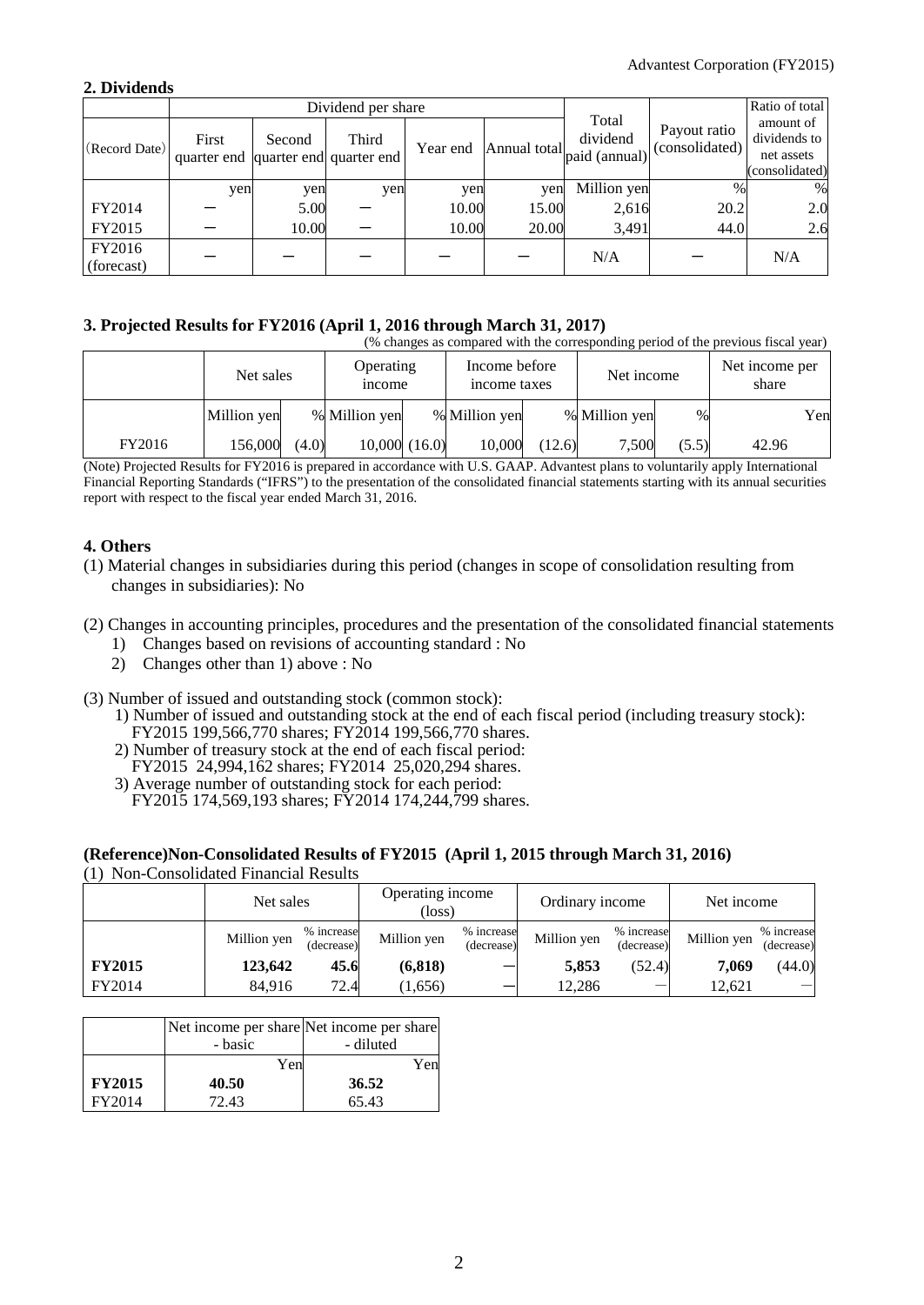# (2)**Non-Consolidated Financial Position**

|               | Total assets | Net assets  | Equity-to-assets<br>ratio | Net assets<br>per share |
|---------------|--------------|-------------|---------------------------|-------------------------|
|               | Million yen  | Million yen | $\%$                      | Yenl                    |
| <b>FY2015</b> | 247,307      | 114,662     | 45.7                      | 647.20                  |
| FY2014        | 206,295      | 112.232     | 53.2                      | 629.13                  |

(Reference) Shareholders' Equity at the end of each fiscal period: FY2015 (Y) 112,984 million; FY2014 (Y) 109,812 million

### **Status of Audit Procedures**

This consolidated financial results report is not subject to audit procedures by independent auditors under Japan's Financial Instruments and Exchange Law. At the time of release of this report, audit procedures under the Financial Instruments and Exchange Law have not been completed.

# **Explanation on the Appropriate Use of Future Earnings Projections and Other Special Instructions**

This document contains "forward-looking statements" that are based on Advantest's current expectations, estimates and projections. These forward-looking statements are subject to known and unknown risks, uncertainties and other factors that may cause Advantest's actual results, levels of activities, performance or achievements to be materially different from those expressed or implied by such forward-looking statements. These factors include: (i) changes in demand for the products and services produced and offered by Advantest's customers, including semiconductors, communications services and electronic goods; (ii) circumstances relating to Advantest's investment in technology, including its ability to timely develop products that meet the changing needs of semiconductor manufacturers, communications network equipment and components makers and service providers; (iii) significant changes in the competitive environment in the major markets where Advantest purchases materials, components and supplies for the production of its products or where its products are produced, distributed or sold; and (iv) changes in economic conditions, currency exchange rates or political stability in the major markets where Advantest procures materials, components and supplies for the production of its principal products or where its products are produced, distributed or sold.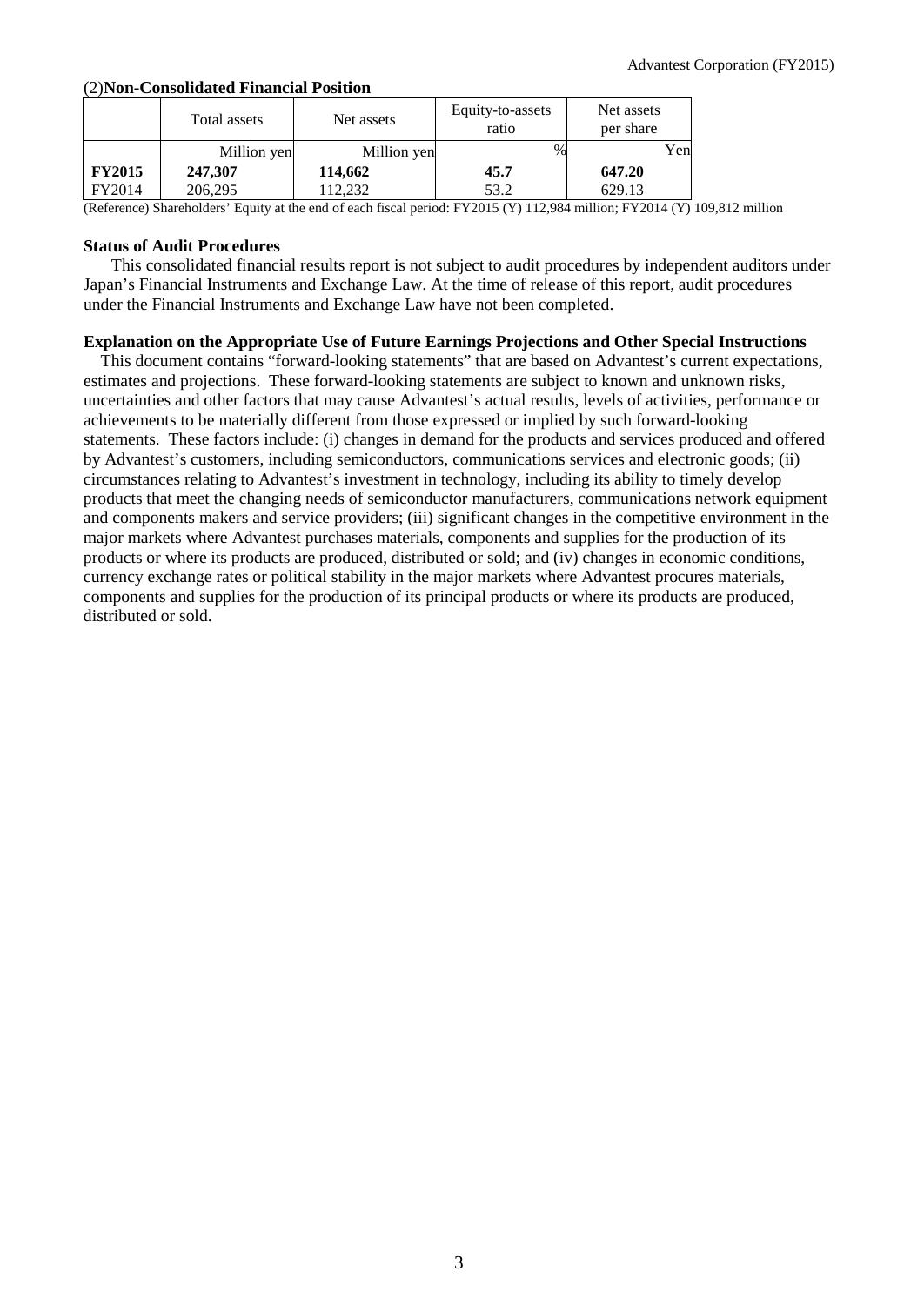# **Contents**

| $1_{\cdot}$ |                                                                                         | P. 5 |
|-------------|-----------------------------------------------------------------------------------------|------|
|             |                                                                                         | P. 5 |
|             |                                                                                         | P. 7 |
|             | (3) Basic Policy on Distribution of Profits and Distribution for FY2015 ··············· | P. 8 |
| 2.          |                                                                                         | P. 9 |
|             |                                                                                         | P. 9 |
|             |                                                                                         | P. 9 |
|             | (3) Mid-to-Long-Term Business Strategy and Issues to be Addressed                       | P. 9 |
| 3.          | Basic Approach to the Selection of Accounting Standards                                 | P. 9 |
| 4.          |                                                                                         | P.10 |
|             |                                                                                         | P.10 |
|             | (2) Consolidated Statements of Operations (Unaudited)                                   | P.12 |
|             | (3) Consolidated Statements of Comprehensive Income (Loss) (Unaudited)                  | P.13 |
|             | (4) Consolidated Statements of Stockholders' Equity (Unaudited)                         | P.14 |
|             | (5) Consolidated Statements of Cash Flows (Unaudited)                                   | P.15 |
|             | (6) Notes to the Consolidated Financial Statements                                      | P.16 |
|             | (Note 1) Accounting Principles, Procedures and the Presentation of the Consolidated     |      |
|             |                                                                                         | P.16 |
|             |                                                                                         | P.16 |
|             |                                                                                         | P.16 |
|             |                                                                                         | P.17 |
|             |                                                                                         | P.18 |
|             |                                                                                         | P.19 |
|             | <exhibit></exhibit>                                                                     |      |
|             |                                                                                         |      |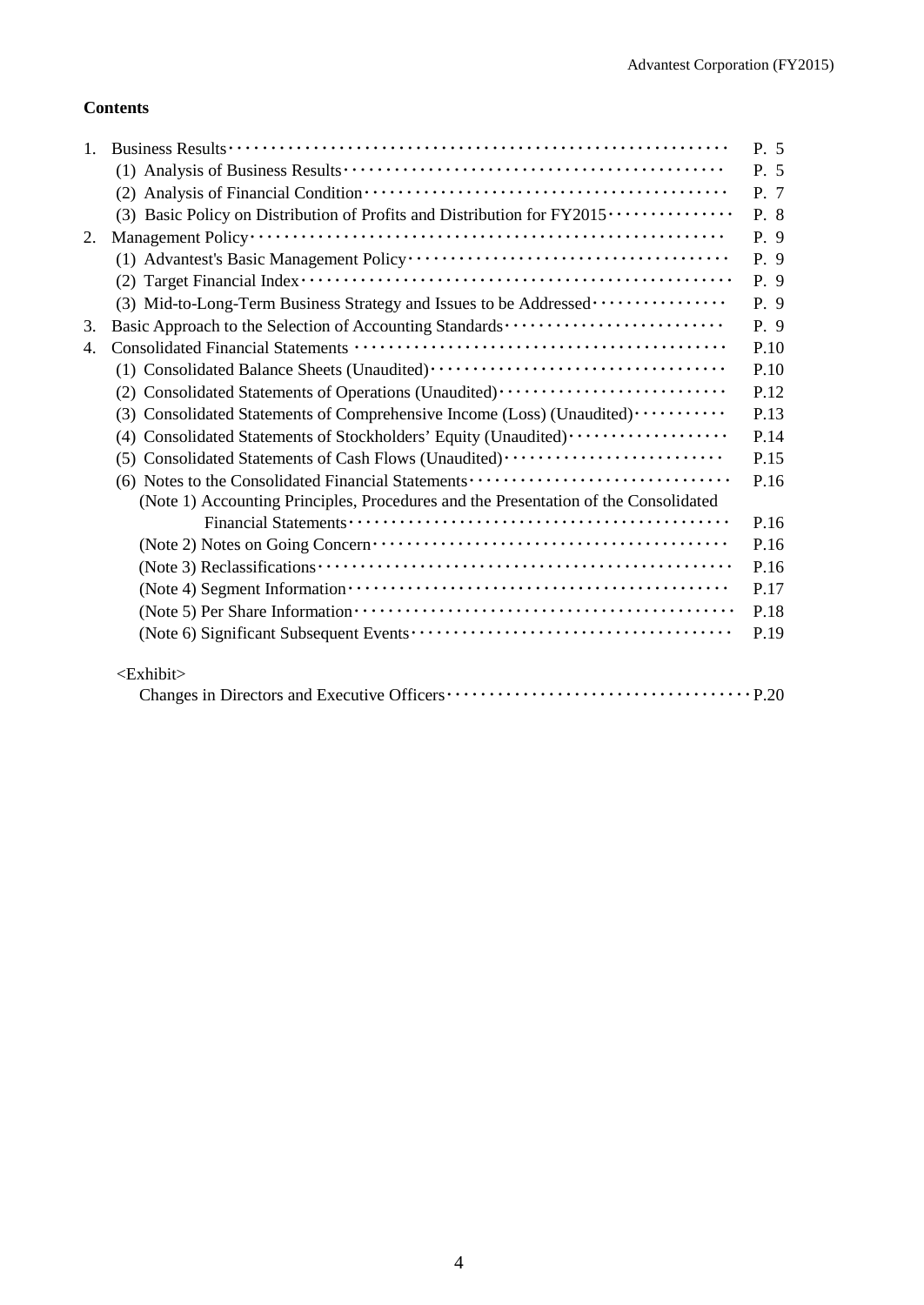# 1. Business Results

(1) Analysis of Business Results

```
1) Consolidated Financial Results of FY2015 (April 1, 2015 through March 31, 2016)
```

|                            |        |        | (in billion yen)                                                     |
|----------------------------|--------|--------|----------------------------------------------------------------------|
|                            | FY2014 | FY2015 | As compared to<br>the previous<br>fiscal year<br>increase (decrease) |
| Orders received            | 176.3  | 151.5  | $(14.1\%)$                                                           |
| Net sales                  | 163.3  | 162.5  | $(0.5\%)$                                                            |
| Operating income           | 14.6   | 11.9   | (18.6%)                                                              |
| Income before income taxes | 18.9   | 11.4   | (39.3%)                                                              |
| Net income                 | 12.9   | 7.9    | (38.7%)                                                              |

During Advantest's FY2015, the global economy maintained its trend of overall growth, supported by continued robust economic growth in the U.S. However, the slowdown in economies of China and other emerging nations also affected economic activity in developed countries, holding global growth to a moderate pace.

The semiconductor-related markets saw robust investment in leading-edge equipment, particularly for memory semiconductors, in the first half of FY2015. However, because the smartphone market slowed down due to macroeconomic deterioration, the semiconductor market is thought to have posted negative growth in 2015. Adjusting to the softening of the market, semiconductor manufacturers increasingly moved to adjust inventory and limit capital spending.

Amid this environment, Advantest's semiconductor and component test segment focused on stimulating customer's motivation to invest despite worsening market conditions by launching new products for memory and non-memory semiconductors. Our mechatronics and services segments also sought to increase net sales with strategies such as obtaining new customers in growth sectors.

As a result, for the fiscal year ended March 31, 2016, orders received were (Y) 151.5 billion (14.1% decrease in comparison to the previous fiscal year), which was not sufficient to counter the effect of inventory adjustments in the semiconductor market, but net sales were (Y) 162.5 billion (0.5% decrease in comparison to the previous fiscal year) —remaining at approximately the same level as in the previous fiscal year. Operating income was (Y) 11.9 billion (18.6% decrease in comparison to the previous fiscal year), income before income taxes was (Y) 11.4 billion (39.3% decrease in comparison to the previous fiscal year) and net income was (Y) 7.9 billion (38.7% decrease in comparison to the previous fiscal year). The percentage of net sales to overseas customers was (Y) 92.0% (92.0% in the previous fiscal year).

Conditions of business segments are described below.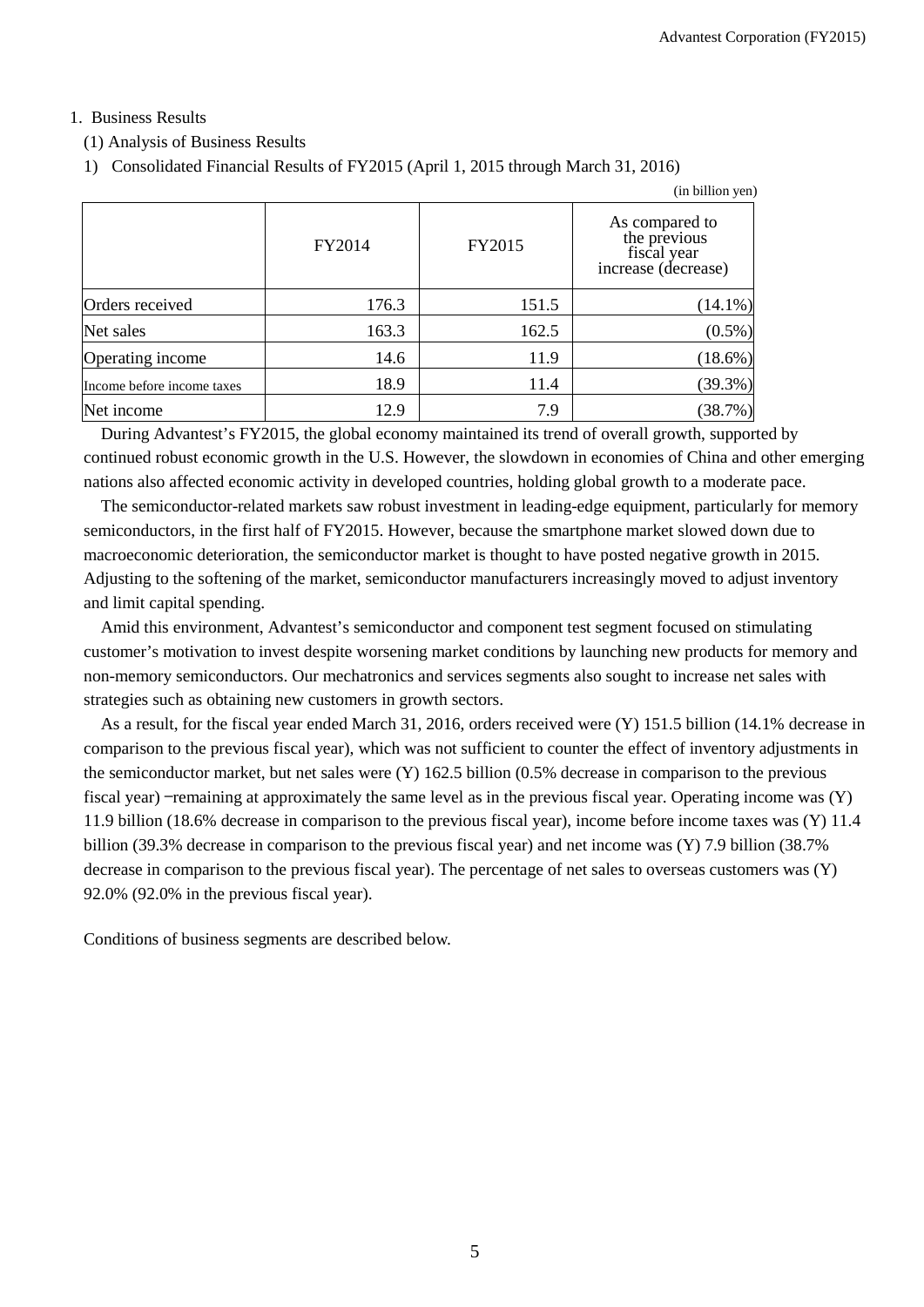|                  |        |        | (in billion yen)                                                     |
|------------------|--------|--------|----------------------------------------------------------------------|
|                  | FY2014 | FY2015 | As compared to<br>the previous<br>fiscal year<br>increase (decrease) |
| Orders received  | 116.1  | 94.8   | (18.3%)                                                              |
| Net sales        | 108.3  | 101.0  | $(6.8\%)$                                                            |
| Operating income | 14.6   | 10.1   | $(31.0\%)$                                                           |

<Semiconductor and Component Test System Segment>

Despite market recovery that commenced in the third quarter after the latest round of customer inventory adjustments, the Semiconductor and Component Test System Segment saw sluggish overall demand for nonmemory test systems because of weakening sales of major end-products of non-memory devices, such as smartphones and PCs. In memory test systems, demand for DRAM also decreased due to negative impact of the slowdown in the smartphone market. However, sales of NAND flash memory test systems remained steady.

As a result of the above, orders received were (Y) 94.8 billion (18.3% decrease in comparison to the previous fiscal year), net sales were (Y) 101.0 billion (6.8% decrease in comparison to the previous fiscal year), and operating income was (Y) 10.1 billion (31.0% decrease in comparison to the previous fiscal year).

< Mechatronics System Segment>

| (in billion yen) |        |        |                                                                      |  |  |
|------------------|--------|--------|----------------------------------------------------------------------|--|--|
|                  | FY2014 | FY2015 | As compared to<br>the previous<br>fiscal year<br>increase (decrease) |  |  |
| Orders received  | 31.2   | 27.3   | $(12.5\%)$                                                           |  |  |
| Net sales        | 28.3   | 31.6   | 11.6%                                                                |  |  |
| Operating income | 3.8    | 2.8    | $(25.0\%)$                                                           |  |  |

The Mechatronics System Segment saw stagnant orders particularly in the second half of FY2015 due to limited capital expenditure of major semiconductor manufacturers. However, sales remained steady as a result of measures to increase sales in this segment undertaken from the beginning of the period, including growth in sales of high-performance test handlers and obtaining new customers in device interfaces for non-memory semiconductors. However, operating income declined compared to the previous fiscal year due to changes in the product mix.

As a result of the above, orders received were (Y) 27.3 billion (12.5% decrease in comparison to the previous fiscal year), net sales were (Y) 31.6 billion (11.6% increase in comparison to the previous fiscal year), and operating income was (Y) 2.8 billion (25.0% decrease in comparison to the previous fiscal year).

<Services, Support and Others Segment>

|                  |        |        | (in billion yen)                                                     |
|------------------|--------|--------|----------------------------------------------------------------------|
|                  | FY2014 | FY2015 | As compared to<br>the previous<br>fiscal year<br>increase (decrease) |
| Orders received  | 29.1   | 29.4   | 0.9%                                                                 |
| Net sales        | 26.8   | 29.9   | 11.8%                                                                |
| Operating income | 3.3    | 4.8    | 42.8%                                                                |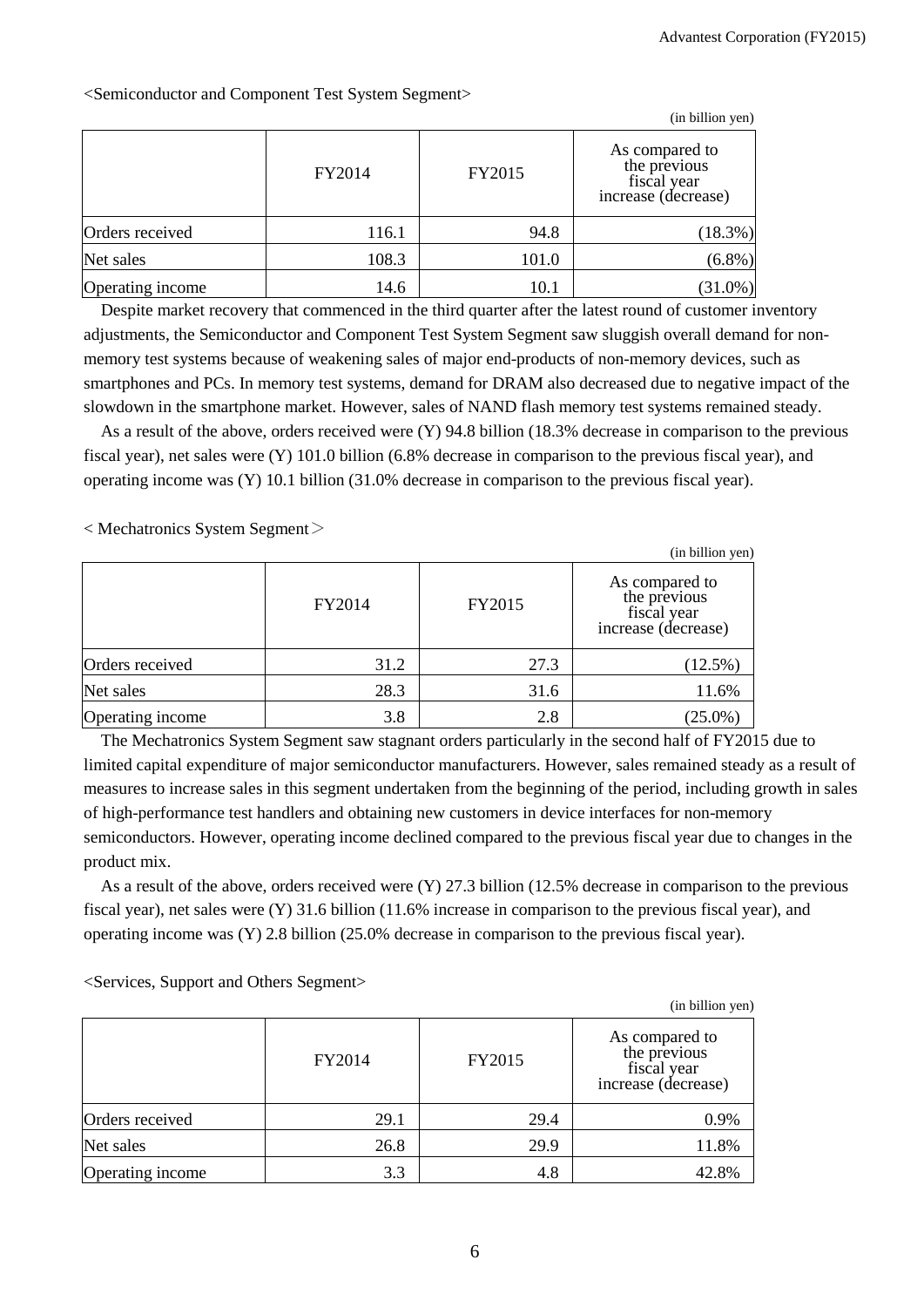In the Services, Support and Others Segment, initiatives to enhance the profitability of Advantest's field services, such as increasing the number of annual maintenance contracts, progressed. In addition, SSD test systems attracted growing customers' interest due to solid growth in the SSD market.

As a result of the above, orders received were (Y) 29.4 billion (0.9% increase in comparison to the previous fiscal year), net sales were (Y) 29.9 billion (11.8% increase in comparison to the previous fiscal year), and operating income was (Y) 4.8 billion (42.8% increase in comparison to the previous fiscal year).

#### 2) Non-consolidated Financial Results of FY2015

Starting FY2015, Advantest consolidated commercial distribution of certain products from an overseas subsidiary to Advantest. As a result, net sales on a non-consolidated basis were (Y) 123.6 billion (45.6% increase in comparison to the previous fiscal year). However, due to contemporaneous increase in cost of sales and operating expenses, operating loss was (Y) 6.8 billion. Advantest recorded ordinary income and net income on a non-consolidated basis due to dividend income from consolidated subsidiaries.

#### 3) Prospects for the Upcoming Fiscal Year

In terms of outlook for the semiconductor test equipment market, which is Advantest's primary profit base, due to the growth of smartphone sales in China and other emerging economies, as well as the development of highspeed communications infrastructure, Advantest expects steady growth in demand for logic semiconductors for smartphones and communications ICs. On the other hand, semiconductor test equipment for PC-related devices, which market continues to shrink, and for DRAM, which prices continue to decline, is expected to attract less new investment in the future. Taking these factors into consideration, Advantest expects that the semiconductor test equipment market in FY2016 will remain at approximately the same level year-on-year.

Taking into account the recent market forecast and foreign exchange trend, with respect to consolidated results for FY2016, Advantest forecasts net sales of (Y) 156.0 billion, operating income of (Y) 10.0 billion, and net income of (Y) 7.5 billion. These forecasts are based on foreign exchange rates of 110 JPY to 1 USD and 120 JPY to 1 Euro.

#### (2) Analysis of Financial Condition

Total assets at the end of FY2015 amounted to (Y) 249.5 billion, a decrease of (Y) 23.6 billion compared to the previous fiscal year, primarily due to decrease of (Y) 12.1 billion, (Y) 3.9 billion and (Y) 3.4 billion in cash and cash equivalents, inventories and goodwill, respectively. The amount of total liabilities was (Y) 117.3 billion, a decrease of (Y) 14.8 billion compared to the previous fiscal year, primarily due to a redemption of (Y) 10.0 billion in corporate bonds and a decrease of (Y) 6.3 billion in trade accounts payable. Stockholders' equity was (Y) 132.1 billion. Equity to assets ratio was 53.0%, an increase of 1.4 percentage points from March 31, 2015.

#### (Cash Flow Condition)

Cash and cash equivalents at the end of FY2015 were (Y) 85.4 billion, a decrease of (Y) 12.1 billion from the previous fiscal year.

Significant cash flows during this fiscal year and their causes are described below.

Net cash provided by operating activities was (Y) 7.7 billion (net cash inflow of (Y) 24.5 billion in FY2014). This amount was primarily attributable to a decrease of  $(Y)$  3.3 billion and  $(Y)$  5.8 billion in inventories and trade accounts payable, respectively, and adjustments of non cash items such as depreciation and amortization in addition to the net income of (Y) 7.9 billion.

Net cash used in investing activities was (Y) 2.4 billion (net cash outflow of (Y) 1.3 billion in FY2014). This amount was primarily attributable to payments for acquisition of tangible fixed assets in the amount of (Y) 3.1 billion.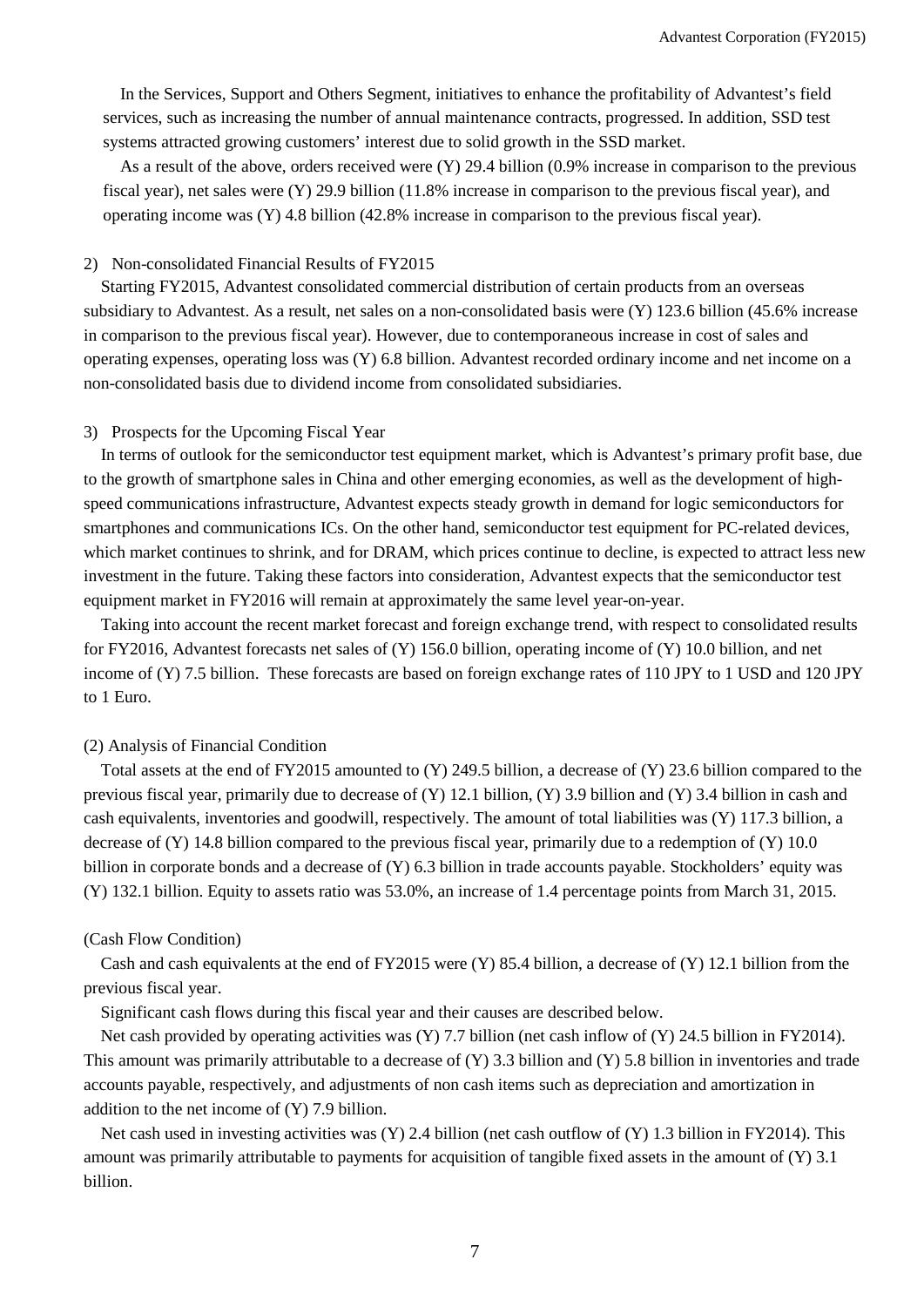Net cash used in financing activities was (Y) 13.5 billion (net cash outflow of (Y) 1.3 billion in FY2014). This amount was primarily attributable to redemption of corporate bonds (Y) 10.0 billion and dividends paid of (Y) 3.5 billion.

|                         | FY2011 | FY2012 | FY2013 | FY2014 | FY2015 |
|-------------------------|--------|--------|--------|--------|--------|
| Stockholders' equity    | 60.0   | 62.6   | 50.6   | 51.6   | 53.0   |
| ratio $(\%)$            |        |        |        |        |        |
| Stockholders' equity    | 103.1  | 103.7  | 84.7   | 97.1   | 72.8   |
| ratio based on market   |        |        |        |        |        |
| prices $(\% )$          |        |        |        |        |        |
| Debt to annual cash     | 203.2  |        | -      | 225.7  | 584.2  |
| flow ratio $(\%)$       |        |        |        |        |        |
| Interest coverage ratio | 80.6   |        | -      | 178.7  | 66.1   |
| (times)                 |        |        |        |        |        |

The following table illustrates the historical movements of certain cash flow indexes:

Stockholders' equity ratio: stockholders' equity / total assets

Stockholders' equity ratio based on market prices: market capitalization / total assets

Debt to annual cash flow ratio: interest-bearing liabilities / operating cash flows

Interest coverage ratio: operating cash flows / interest payments

(Notes) 1. These indexes are calculated using U.S. GAAP figures.

2. Market capitalization is calculated based on quoted market price as of fiscal year end, and issued and outstanding shares excluding treasury stock.

3. Operating cash flows are the cash flows provided by operating activities on the consolidated statements of cash flows.

4. Interest-bearing liabilities include all liabilities on the consolidated balance sheets that incur interest.

5. Debt to annual cash flow ratio and interest coverage ratio of FY2012, FY2013 are not presented because of the net cash outflow incurred for these years.

#### (3) Basic Policy on Distribution of Profits and Distribution for FY2015

Based on the premise that long-term and continued growth in corporate value is fundamental to the creation of shareholder value, Advantest deems the consistent distribution of profits to be the most important management priority. Accordingly, Advantest engages in active distribution of profits based on consolidated business performance.

With respect to the distribution of retained earnings, Advantest makes payout decisions after taking into consideration consolidated business performance, financial conditions, as well as the need for strategic investment for mid-to-long-term business development. While aiming to make consistent distributions, because of the fluctuation of the market in which it operates, Advantest makes dividend payouts following a target payout ratio of 20% or more.

Retained earnings are devoted to research and development, streamlining efforts, overseas expansion, investments in new businesses and resources for M&A activities, with an aim to strengthen Advantest's business position and enhance its corporate value.

In order to maintain capital strategies responsive to changes in the operating environment, Advantest plans to repurchase its own shares from time to time through taking into account factors such as trends in stock price, capital efficiency and cash flow.

In this fiscal year, Advantest decided to distribute a year-end dividend of (Y) 10 consistent with the FY2015 forecast which was announced on January 27, 2016 based on the above-mentioned basic policy on distribution of profits, with a payment date of June 2, 2016. Since Advantest paid an interim dividend of (Y) 10 on December 1, 2015, the total dividend per share for the fiscal year will be (Y) 20.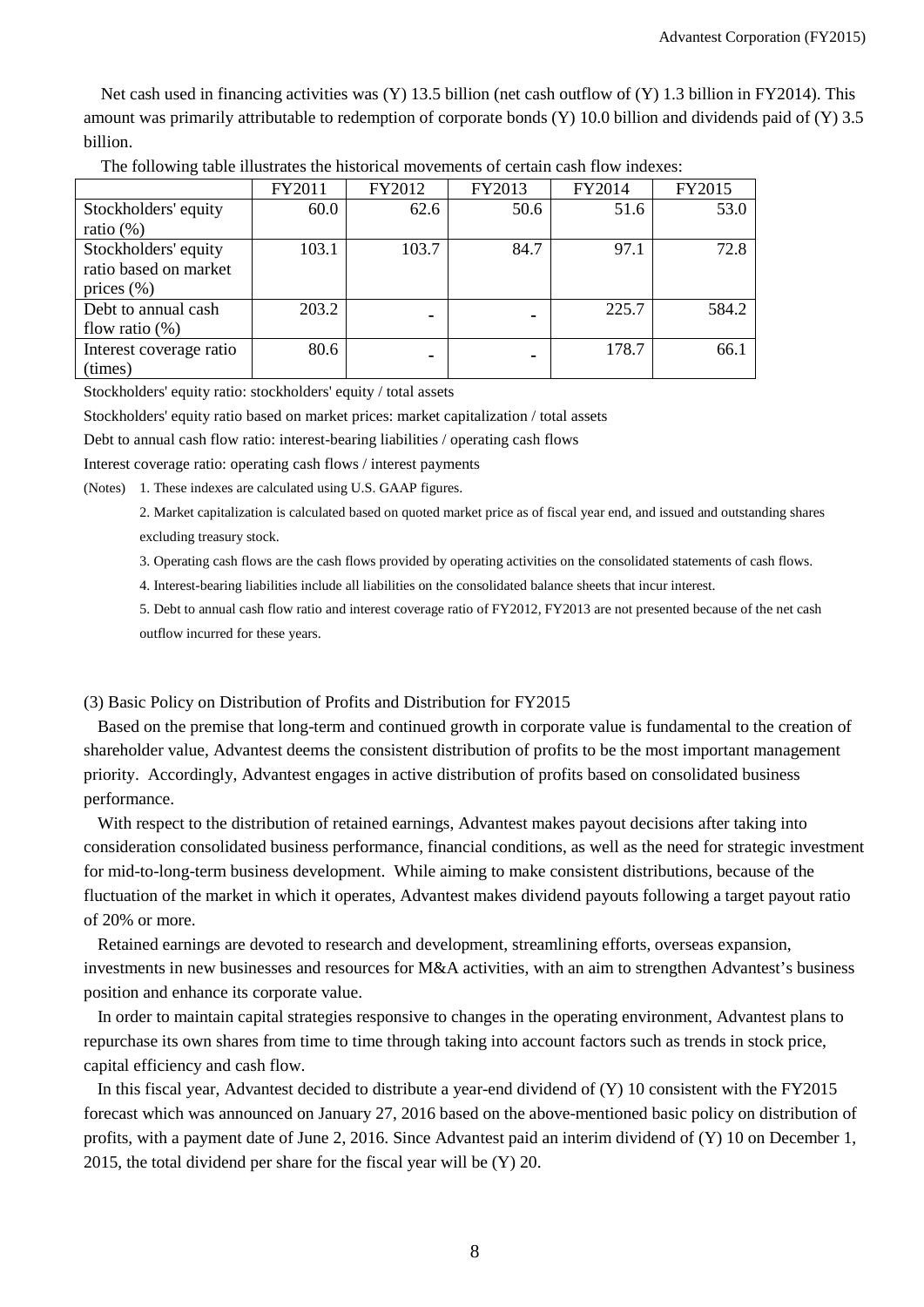#### 2. Management Policy

#### (1) Advantest's Basic Management Policy

Advantest has established a corporate vision of "Technology Support on the Leading Edge", and its corporate mission of "Quest for the Essence". Guided by these principles, Advantest respects each of its stakeholders, strives to maintain harmony with society, and aims for the sustained development of the Company and the improvement of corporate value while contributing to the goal of a sustainable society.

## (2) Target Financial Index

Advantest believes that improvement of profitability, financial soundness and efficient utilization of assets are source of corporate value. Therefore, Advantest sets ratio of operating income, return of equity ("ROE") and cash flow as an important management indicator.

## (3) Mid-to-Long-Term Business Strategy and Issues to be Addressed

With a core competence of measurement technologies developed over decades of R&D, Advantest aims to enhance corporate value through promoting two management policies.

The first policy is to continuously improve its cost structure such that it can generate stable profits even in the semiconductor test equipment market with high fluctuations in demand. Specifically, it will seek to hold down its break-even point by reducing its cost of sales, flexibly optimizing overall costs in response to changes in the business environment, and improving work efficiency, among other measures.

The second policy is to reinforce and diversify its profit sources to enable sustainable growth by implementing a two-pronged strategy of seeking deep demand in the test market that is expected to expand multidimensionally and creating new businesses that leverage its technological strengths. Development of technologies for advanced information society, including the spread of use of smartphones, 5G and other high-speed networks, IoT, ADAS (advanced driver assistance systems) and artificial intelligence will drive further utilization of semiconductors in every machined device and systems. Advantest believes this will increase the need for functional tests and reliability tests at every stage of manufacturing, from semiconductor chips to complicated high-end systems. It sees this market shift as a business opportunity and will continue to rapidly develop and provide products and services to meet these needs. It will also aim to identify promising markets of new applications for its measurement technologies, and create and grow businesses to serve these markets. To support this reinforcement and diversification of its profit sources, it is committed to R&D management from a medium- to long-term perspective, allowing for agile and strategic allocation of resources, while maintaining the company's financial health and efficiency.

### 3. Basic Approach to the Selection of Accounting Standards

Advantest plans to voluntarily adopt International Financial Reporting Standards ("IFRS") in place of accounting principles generally accepted in the U.S. ("U.S.GAAP") starting with the Annual Securities Report with respect to the fiscal period ended March 31, 2016, due to its delisting from the NYSE and the scheduled termination of its reporting obligations under the Exchange Act, although Advantest has continued to use U.S. GAAP in this document and its consolidated financial statements under the Companies Act.

Advantest believes that IFRS contributes to improvement of international comparability of its financial information in the capital markets as well as homogenization and efficiency of its financial information of its group companies.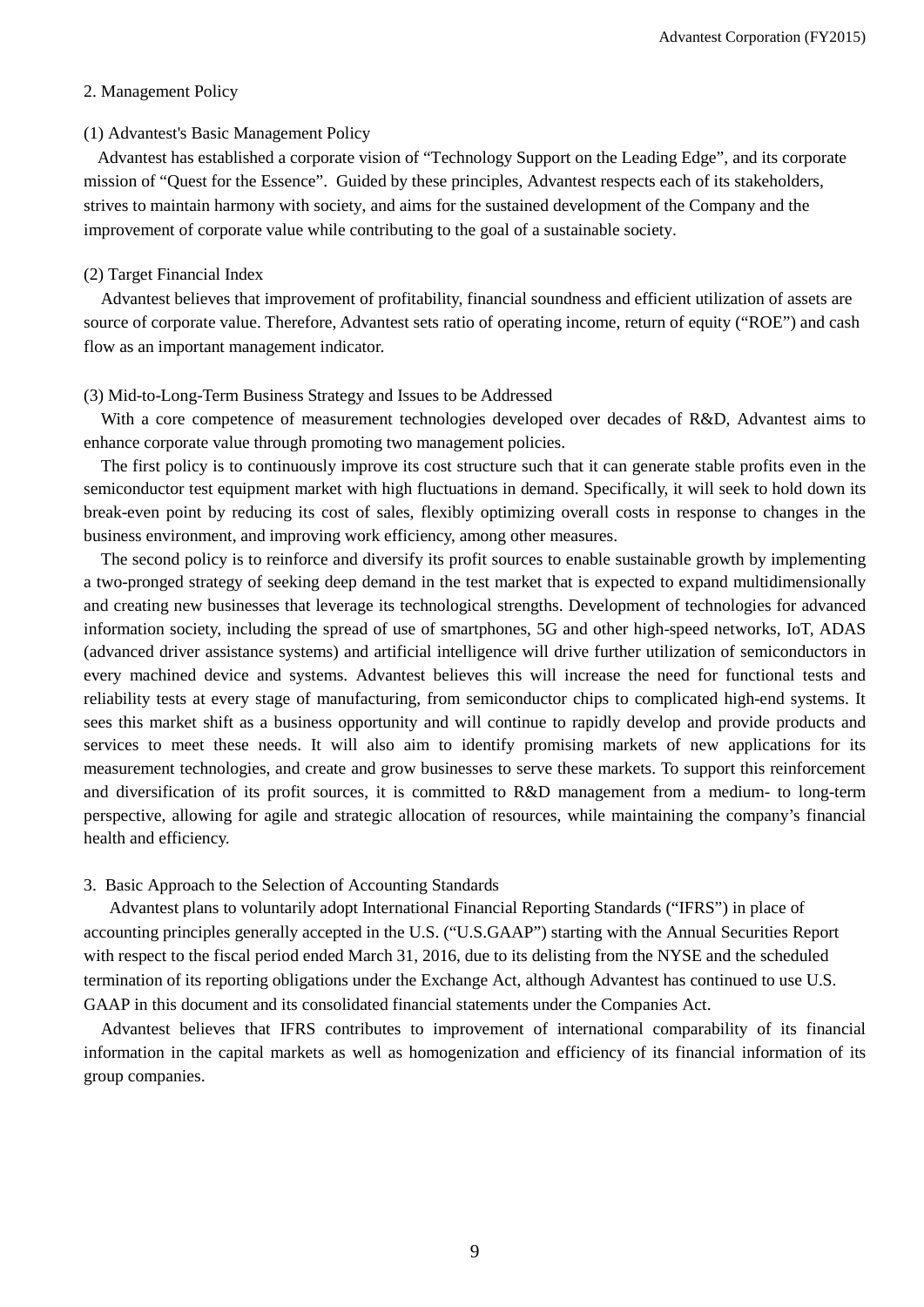# 4. Consolidated Financial Statements

# (1)Consolidated Balance Sheets (Unaudited)

|                                    |   | <b>Yen (Millions)</b> |                       |  |  |
|------------------------------------|---|-----------------------|-----------------------|--|--|
| <b>Assets</b>                      |   | <b>March 31, 2015</b> | <b>March 31, 2016</b> |  |  |
| Current assets:                    |   |                       |                       |  |  |
| Cash and cash equivalents          | ¥ | 97,574                | 85,430                |  |  |
| Trade receivables, net             |   | 24,960                | 26,362                |  |  |
| Inventories                        |   | 37,210                | 33,315                |  |  |
| Other current assets               |   | 5,057                 | 5,591                 |  |  |
| Total current assets               |   | 164,801               | 150,698               |  |  |
| Investment securities              |   | 2,249                 | 1,292                 |  |  |
| Property, plant and equipment, net |   | 38,480                | 35,561                |  |  |
| Intangible assets, net             |   | 4,085                 | 3,269                 |  |  |
| Goodwill                           |   | 54,590                | 51,227                |  |  |
| Other assets                       |   | 8,836                 | 7,422                 |  |  |
| Total assets                       | ¥ | 273,041               | 249,469               |  |  |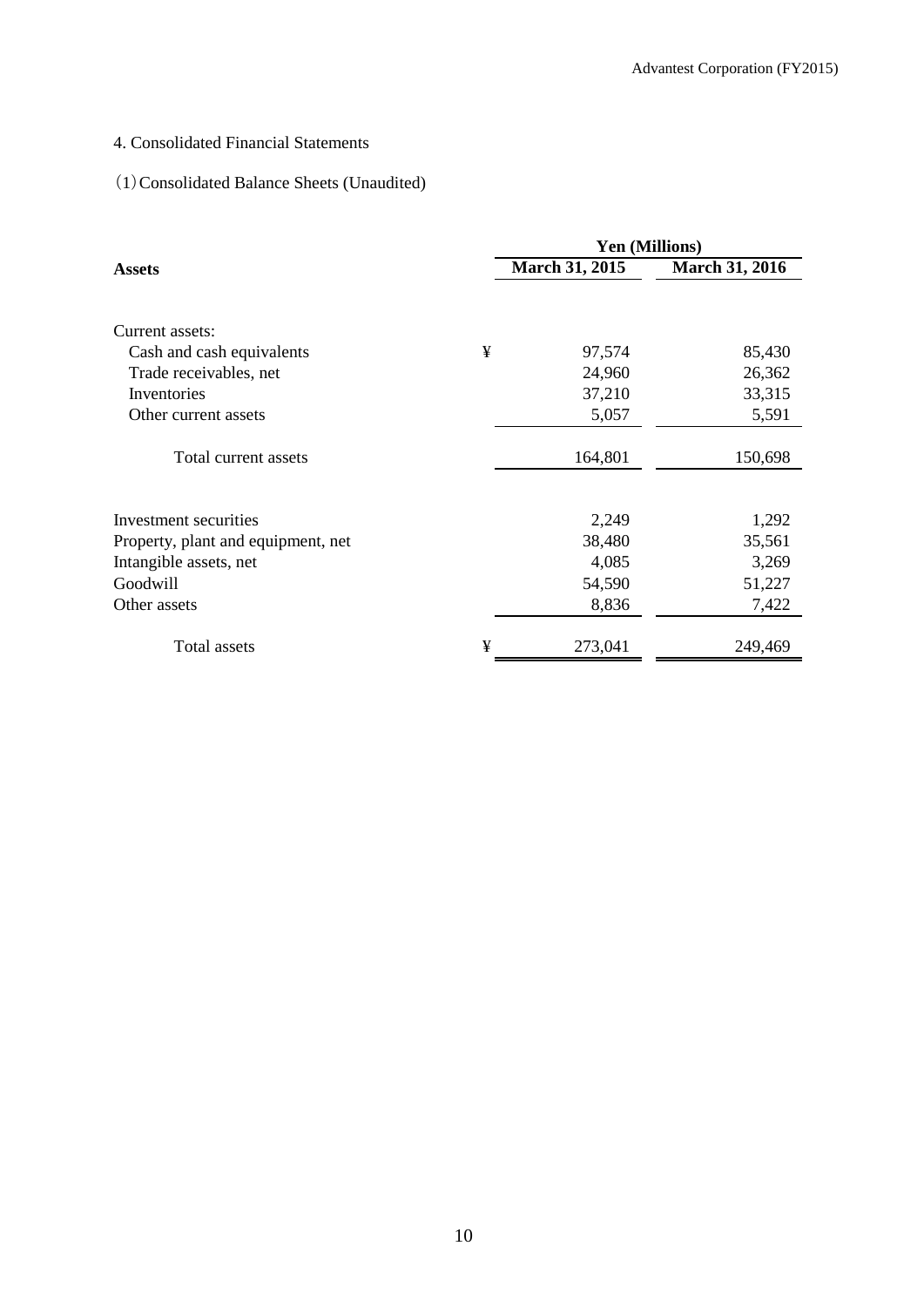|                                             | Yen (Millions)        |                       |  |  |
|---------------------------------------------|-----------------------|-----------------------|--|--|
| <b>Liabilities and Stockholders' Equity</b> | <b>March 31, 2015</b> | <b>March 31, 2016</b> |  |  |
|                                             |                       |                       |  |  |
| <b>Current liabilities:</b>                 |                       |                       |  |  |
| Trade accounts payable                      | ¥<br>18,101           | 11,809                |  |  |
| Accrued expenses                            | 10,482                | 9,190                 |  |  |
| Income taxes payable                        | 2,106                 | 1,533                 |  |  |
| Accrued warranty expenses                   | 1,525                 | 1,709                 |  |  |
| Corporate bonds - current portion           | 10,000                |                       |  |  |
| <b>Customer</b> prepayments                 | 4,900                 | 2,649                 |  |  |
| Other current liabilities                   | 2,572                 | 2,927                 |  |  |
| Total current liabilities                   | 49,686                | 29,817                |  |  |
| Corporate bonds                             | 15,000                | 15,000                |  |  |
| Convertible bonds                           | 30,119                | 30,089                |  |  |
| Accrued pension and severance costs         | 35,034                | 40,682                |  |  |
| Other liabilities                           | 2,264                 | 1,759                 |  |  |
| <b>Total liabilities</b>                    | 132,103               | 117,347               |  |  |
| Commitments and contingent liabilities      |                       |                       |  |  |
| Stockholders' equity:                       |                       |                       |  |  |
| Common stock                                | 32,363                | 32,363                |  |  |
| Capital surplus                             | 43,770                | 43,761                |  |  |
| Retained earnings                           | 141,104               | 145,491               |  |  |
| Accumulated other comprehensive income      | 18,387                | 5,092                 |  |  |
| Treasury stock                              | (94, 686)             | (94, 585)             |  |  |
| Total stockholders' equity                  | 140,938               | 132,122               |  |  |
| Total liabilities and stockholders' equity  | ¥<br>273,041          | 249,469               |  |  |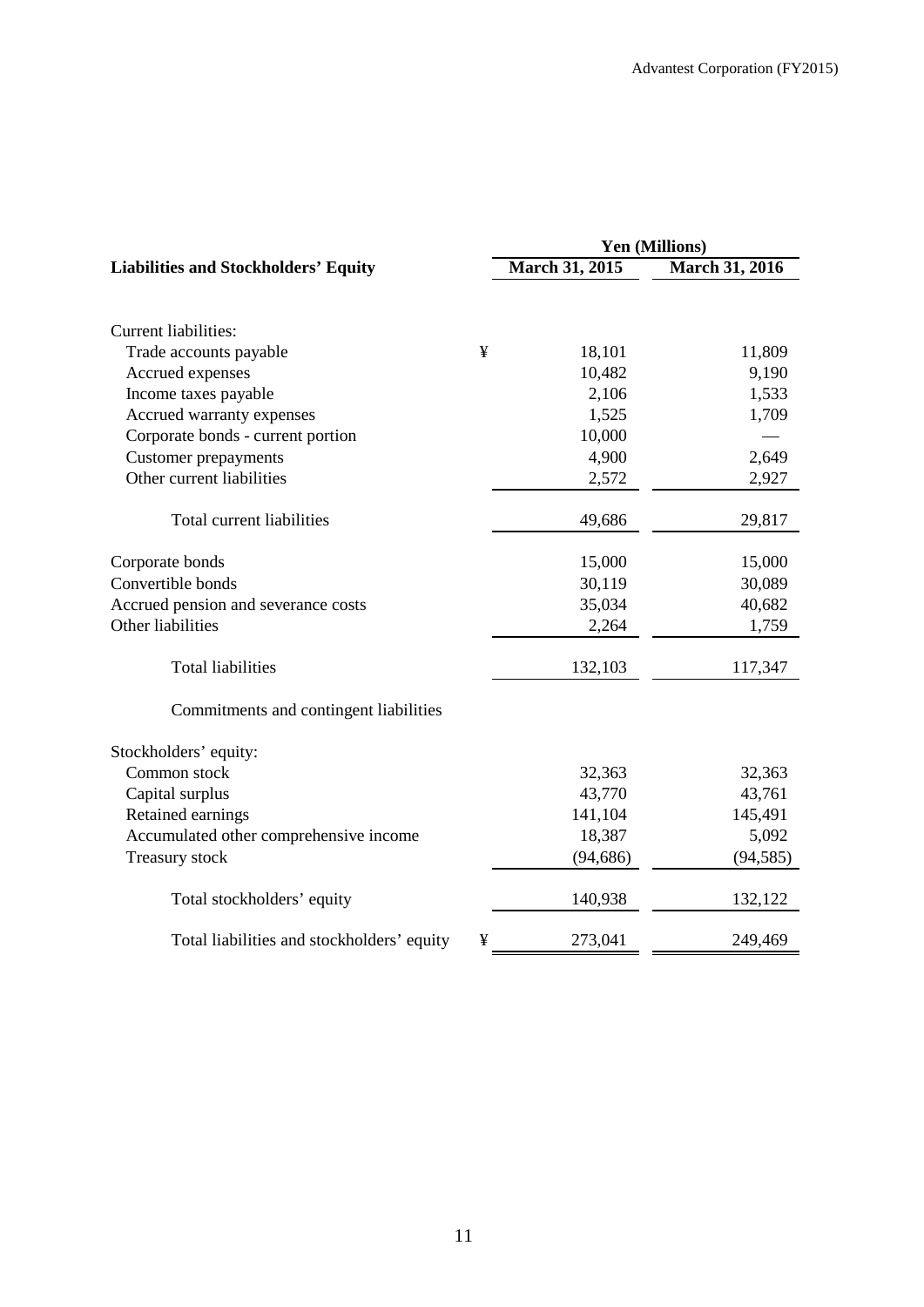# (2)Consolidated Statements of Operations (Unaudited)

|                                                                   |   | Yen (Millions)                             |                                            |  |  |  |
|-------------------------------------------------------------------|---|--------------------------------------------|--------------------------------------------|--|--|--|
|                                                                   |   | <b>Year ended</b><br><b>March 31, 2015</b> | <b>Year ended</b><br><b>March 31, 2016</b> |  |  |  |
| Net sales                                                         | ¥ | 163,329                                    | 162,463                                    |  |  |  |
| Cost of sales                                                     |   | 72,903                                     | 70,488                                     |  |  |  |
| Gross profit                                                      |   | 90,426                                     | 91,975                                     |  |  |  |
| Research and development expenses                                 |   | 29,876                                     | 31,837                                     |  |  |  |
| Selling, general and administrative expenses<br>Impairment charge |   | 45,720<br>211                              | 48,235                                     |  |  |  |
| Operating income                                                  |   | 14,619                                     | 11,903                                     |  |  |  |
| Other income (expense):                                           |   |                                            |                                            |  |  |  |
| Interest and dividend income                                      |   | 203                                        | 301                                        |  |  |  |
| Interest expense                                                  |   | (137)                                      | (103)                                      |  |  |  |
| Gain on sale of investment securities                             |   | 750                                        | 174                                        |  |  |  |
| Other, net                                                        |   | 3,424                                      | (828)                                      |  |  |  |
| Total other income (expense)                                      |   | 4,240                                      | (456)                                      |  |  |  |
| Income before income taxes                                        |   | 18,859                                     | 11,447                                     |  |  |  |
| Income taxes (benefit)                                            |   | 5,911                                      | 3,509                                      |  |  |  |
| Net income                                                        | ¥ | 12,948                                     | 7,938                                      |  |  |  |

|                                           |   | Yen                                        |                                            |  |  |  |
|-------------------------------------------|---|--------------------------------------------|--------------------------------------------|--|--|--|
|                                           |   | <b>Year ended</b><br><b>March 31, 2015</b> | <b>Year ended</b><br><b>March 31, 2016</b> |  |  |  |
| Net income per share:<br>Basic<br>Diluted | ¥ | 74.31<br>67.16                             | 45.47<br>41.09                             |  |  |  |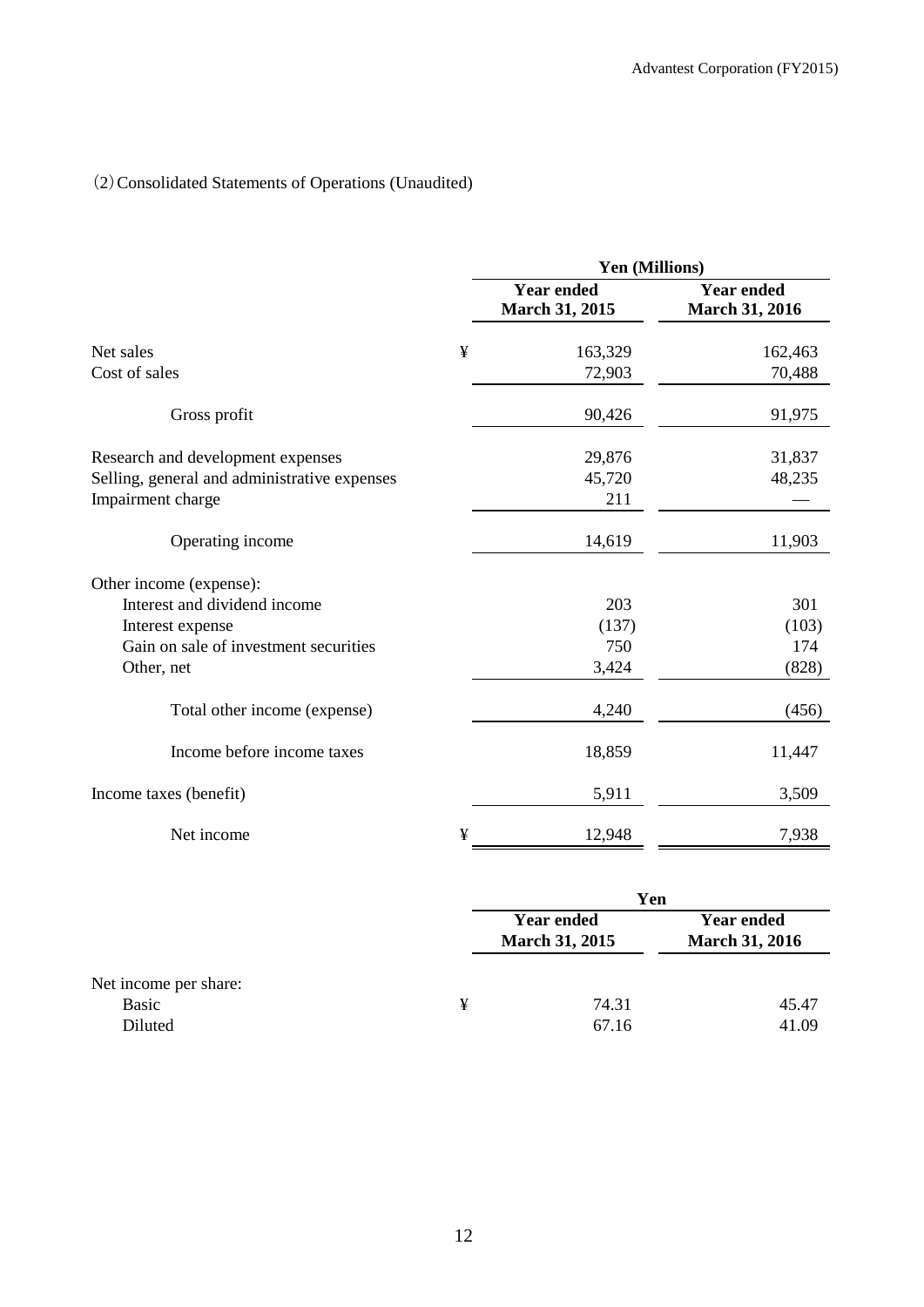# (3)Consolidated Statements of Comprehensive Income (Loss) (Unaudited)

|                                                        |   | Yen (Millions)                             |                                            |  |  |
|--------------------------------------------------------|---|--------------------------------------------|--------------------------------------------|--|--|
|                                                        |   | <b>Year ended</b><br><b>March 31, 2015</b> | <b>Year ended</b><br><b>March 31, 2016</b> |  |  |
| Comprehensive income (loss)                            |   |                                            |                                            |  |  |
| Net income                                             | ¥ | 12.948                                     | 7,938                                      |  |  |
| Other comprehensive income (loss), net of tax          |   |                                            |                                            |  |  |
| Foreign currency translation adjustments               |   | 17,474                                     | (8,563)                                    |  |  |
| Net unrealized gains (losses) on investment securities |   | (266)                                      | (466)                                      |  |  |
| Pension related adjustments                            |   | (4,147)                                    | (4,266)                                    |  |  |
| Total other comprehensive income (loss)                |   | 13,061                                     | (13,295)                                   |  |  |
| Total comprehensive income (loss)                      | ¥ | 26,009                                     | (5,357)                                    |  |  |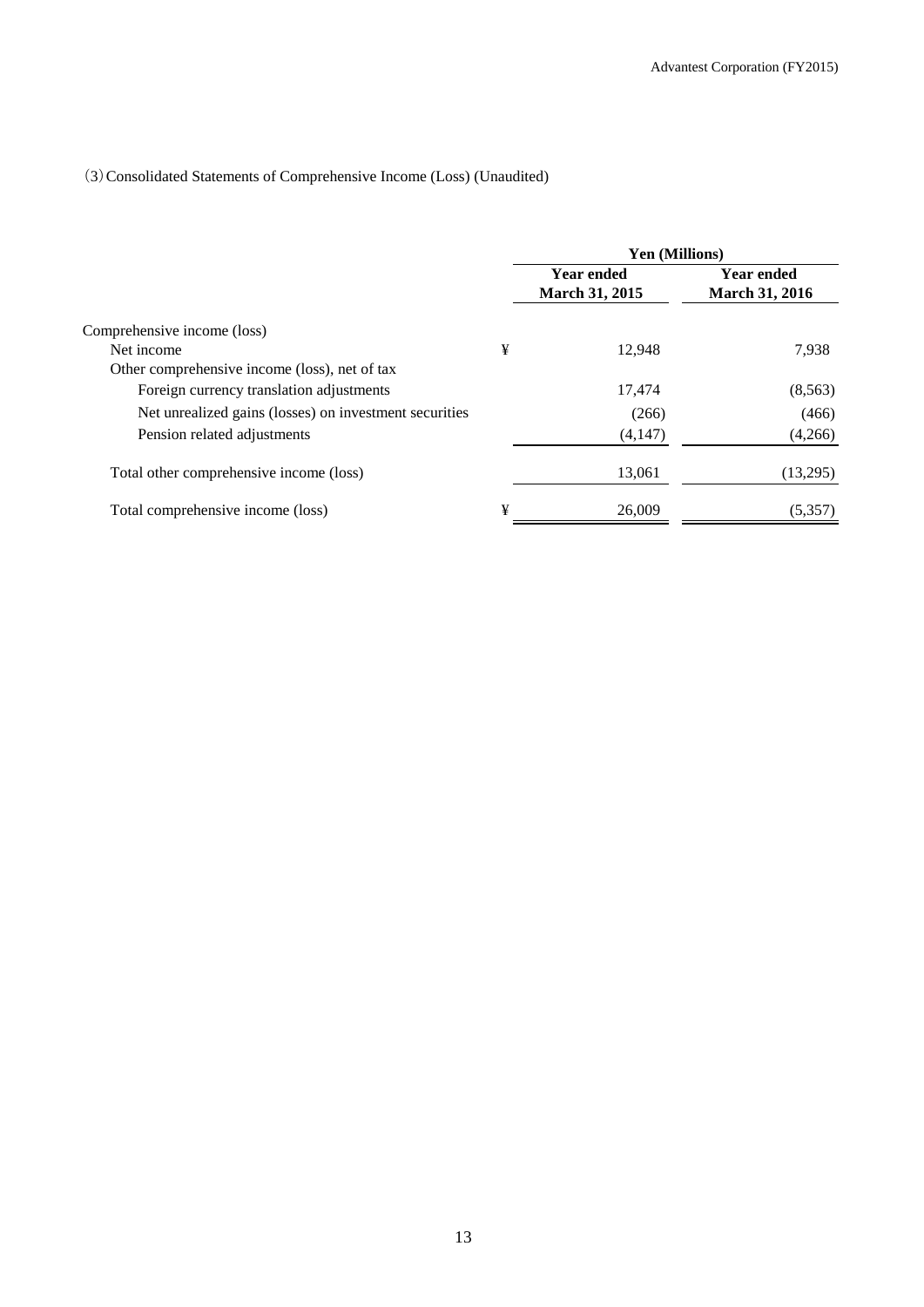# (4) Consolidated Statements of Stockholders' Equity (Unaudited)

| <b>Year ended</b><br><b>Year ended</b><br><b>March 31, 2015</b><br><b>March 31, 2016</b><br>Common stock<br>¥<br>32,363<br>32,363<br>Balance at beginning of year<br>Changes in the year<br>32,363<br>32,363<br>Balance at end of year<br>Capital surplus<br>43,770<br>Balance at beginning of year<br>43,906<br>Changes in the year<br>Exercise of stock options<br>(136)<br>(9)<br>(136)<br>$\overline{(9)}$<br>Total changes in the year<br>43,761<br>$\overline{43,770}$<br>Balance at end of year<br>Retained earnings<br>130,740<br>141,104<br>Balance at beginning of year<br>Changes in the year<br>Net income<br>12,948<br>7,938<br>(1,742)<br>(3,491)<br>Cash dividends<br>(842)<br>(60)<br>Reissuance of treasury stock<br>4,387<br>10,364<br>Total changes in the year<br>141,104<br>145,491<br>Balance at end of year<br>Accumulated other comprehensive income (loss)<br>5,326<br>18,387<br>Balance at beginning of year<br>Changes in the year<br>13,061<br>(13,295)<br>Other comprehensive income (loss), net of tax<br>5,092<br>18,387<br>Balance at end of year<br>Treasury stock<br>(96,083)<br>(94, 686)<br>Balance at beginning of year<br>Changes in the year<br>(33)<br>Purchases of treasury stock<br>(1)<br>1,430<br>102<br>Reissuance of treasury stock<br>1,397<br>101<br>Total changes in the year<br>(94, 686)<br>(94, 585)<br>Balance at end of year<br>Total stockholders' equity<br>116,252<br>140,938<br>Balance at beginning of year<br>Changes in the year<br>12,948<br>7,938<br>Net income<br>13,061<br>(13,295)<br>Other comprehensive income (loss), net of tax<br>(1,742)<br>(3,491)<br>Cash dividends<br>Exercise of stock options<br>(136)<br>(9)<br>(33)<br>Purchases of treasury stock<br>(1)<br>588<br>42<br>Reissuance of treasury stock<br>(8, 816)<br>24,686<br>Total changes in the year |                        |   | Yen (Millions) |         |  |
|------------------------------------------------------------------------------------------------------------------------------------------------------------------------------------------------------------------------------------------------------------------------------------------------------------------------------------------------------------------------------------------------------------------------------------------------------------------------------------------------------------------------------------------------------------------------------------------------------------------------------------------------------------------------------------------------------------------------------------------------------------------------------------------------------------------------------------------------------------------------------------------------------------------------------------------------------------------------------------------------------------------------------------------------------------------------------------------------------------------------------------------------------------------------------------------------------------------------------------------------------------------------------------------------------------------------------------------------------------------------------------------------------------------------------------------------------------------------------------------------------------------------------------------------------------------------------------------------------------------------------------------------------------------------------------------------------------------------------------------------------------------------------------------------------------------------------------------|------------------------|---|----------------|---------|--|
|                                                                                                                                                                                                                                                                                                                                                                                                                                                                                                                                                                                                                                                                                                                                                                                                                                                                                                                                                                                                                                                                                                                                                                                                                                                                                                                                                                                                                                                                                                                                                                                                                                                                                                                                                                                                                                          |                        |   |                |         |  |
|                                                                                                                                                                                                                                                                                                                                                                                                                                                                                                                                                                                                                                                                                                                                                                                                                                                                                                                                                                                                                                                                                                                                                                                                                                                                                                                                                                                                                                                                                                                                                                                                                                                                                                                                                                                                                                          |                        |   |                |         |  |
|                                                                                                                                                                                                                                                                                                                                                                                                                                                                                                                                                                                                                                                                                                                                                                                                                                                                                                                                                                                                                                                                                                                                                                                                                                                                                                                                                                                                                                                                                                                                                                                                                                                                                                                                                                                                                                          |                        |   |                |         |  |
|                                                                                                                                                                                                                                                                                                                                                                                                                                                                                                                                                                                                                                                                                                                                                                                                                                                                                                                                                                                                                                                                                                                                                                                                                                                                                                                                                                                                                                                                                                                                                                                                                                                                                                                                                                                                                                          |                        |   |                |         |  |
|                                                                                                                                                                                                                                                                                                                                                                                                                                                                                                                                                                                                                                                                                                                                                                                                                                                                                                                                                                                                                                                                                                                                                                                                                                                                                                                                                                                                                                                                                                                                                                                                                                                                                                                                                                                                                                          |                        |   |                |         |  |
|                                                                                                                                                                                                                                                                                                                                                                                                                                                                                                                                                                                                                                                                                                                                                                                                                                                                                                                                                                                                                                                                                                                                                                                                                                                                                                                                                                                                                                                                                                                                                                                                                                                                                                                                                                                                                                          |                        |   |                |         |  |
|                                                                                                                                                                                                                                                                                                                                                                                                                                                                                                                                                                                                                                                                                                                                                                                                                                                                                                                                                                                                                                                                                                                                                                                                                                                                                                                                                                                                                                                                                                                                                                                                                                                                                                                                                                                                                                          |                        |   |                |         |  |
|                                                                                                                                                                                                                                                                                                                                                                                                                                                                                                                                                                                                                                                                                                                                                                                                                                                                                                                                                                                                                                                                                                                                                                                                                                                                                                                                                                                                                                                                                                                                                                                                                                                                                                                                                                                                                                          |                        |   |                |         |  |
|                                                                                                                                                                                                                                                                                                                                                                                                                                                                                                                                                                                                                                                                                                                                                                                                                                                                                                                                                                                                                                                                                                                                                                                                                                                                                                                                                                                                                                                                                                                                                                                                                                                                                                                                                                                                                                          |                        |   |                |         |  |
|                                                                                                                                                                                                                                                                                                                                                                                                                                                                                                                                                                                                                                                                                                                                                                                                                                                                                                                                                                                                                                                                                                                                                                                                                                                                                                                                                                                                                                                                                                                                                                                                                                                                                                                                                                                                                                          |                        |   |                |         |  |
|                                                                                                                                                                                                                                                                                                                                                                                                                                                                                                                                                                                                                                                                                                                                                                                                                                                                                                                                                                                                                                                                                                                                                                                                                                                                                                                                                                                                                                                                                                                                                                                                                                                                                                                                                                                                                                          |                        |   |                |         |  |
|                                                                                                                                                                                                                                                                                                                                                                                                                                                                                                                                                                                                                                                                                                                                                                                                                                                                                                                                                                                                                                                                                                                                                                                                                                                                                                                                                                                                                                                                                                                                                                                                                                                                                                                                                                                                                                          |                        |   |                |         |  |
|                                                                                                                                                                                                                                                                                                                                                                                                                                                                                                                                                                                                                                                                                                                                                                                                                                                                                                                                                                                                                                                                                                                                                                                                                                                                                                                                                                                                                                                                                                                                                                                                                                                                                                                                                                                                                                          |                        |   |                |         |  |
|                                                                                                                                                                                                                                                                                                                                                                                                                                                                                                                                                                                                                                                                                                                                                                                                                                                                                                                                                                                                                                                                                                                                                                                                                                                                                                                                                                                                                                                                                                                                                                                                                                                                                                                                                                                                                                          |                        |   |                |         |  |
|                                                                                                                                                                                                                                                                                                                                                                                                                                                                                                                                                                                                                                                                                                                                                                                                                                                                                                                                                                                                                                                                                                                                                                                                                                                                                                                                                                                                                                                                                                                                                                                                                                                                                                                                                                                                                                          |                        |   |                |         |  |
|                                                                                                                                                                                                                                                                                                                                                                                                                                                                                                                                                                                                                                                                                                                                                                                                                                                                                                                                                                                                                                                                                                                                                                                                                                                                                                                                                                                                                                                                                                                                                                                                                                                                                                                                                                                                                                          |                        |   |                |         |  |
|                                                                                                                                                                                                                                                                                                                                                                                                                                                                                                                                                                                                                                                                                                                                                                                                                                                                                                                                                                                                                                                                                                                                                                                                                                                                                                                                                                                                                                                                                                                                                                                                                                                                                                                                                                                                                                          |                        |   |                |         |  |
|                                                                                                                                                                                                                                                                                                                                                                                                                                                                                                                                                                                                                                                                                                                                                                                                                                                                                                                                                                                                                                                                                                                                                                                                                                                                                                                                                                                                                                                                                                                                                                                                                                                                                                                                                                                                                                          |                        |   |                |         |  |
|                                                                                                                                                                                                                                                                                                                                                                                                                                                                                                                                                                                                                                                                                                                                                                                                                                                                                                                                                                                                                                                                                                                                                                                                                                                                                                                                                                                                                                                                                                                                                                                                                                                                                                                                                                                                                                          |                        |   |                |         |  |
|                                                                                                                                                                                                                                                                                                                                                                                                                                                                                                                                                                                                                                                                                                                                                                                                                                                                                                                                                                                                                                                                                                                                                                                                                                                                                                                                                                                                                                                                                                                                                                                                                                                                                                                                                                                                                                          |                        |   |                |         |  |
|                                                                                                                                                                                                                                                                                                                                                                                                                                                                                                                                                                                                                                                                                                                                                                                                                                                                                                                                                                                                                                                                                                                                                                                                                                                                                                                                                                                                                                                                                                                                                                                                                                                                                                                                                                                                                                          |                        |   |                |         |  |
|                                                                                                                                                                                                                                                                                                                                                                                                                                                                                                                                                                                                                                                                                                                                                                                                                                                                                                                                                                                                                                                                                                                                                                                                                                                                                                                                                                                                                                                                                                                                                                                                                                                                                                                                                                                                                                          |                        |   |                |         |  |
|                                                                                                                                                                                                                                                                                                                                                                                                                                                                                                                                                                                                                                                                                                                                                                                                                                                                                                                                                                                                                                                                                                                                                                                                                                                                                                                                                                                                                                                                                                                                                                                                                                                                                                                                                                                                                                          |                        |   |                |         |  |
|                                                                                                                                                                                                                                                                                                                                                                                                                                                                                                                                                                                                                                                                                                                                                                                                                                                                                                                                                                                                                                                                                                                                                                                                                                                                                                                                                                                                                                                                                                                                                                                                                                                                                                                                                                                                                                          |                        |   |                |         |  |
|                                                                                                                                                                                                                                                                                                                                                                                                                                                                                                                                                                                                                                                                                                                                                                                                                                                                                                                                                                                                                                                                                                                                                                                                                                                                                                                                                                                                                                                                                                                                                                                                                                                                                                                                                                                                                                          |                        |   |                |         |  |
|                                                                                                                                                                                                                                                                                                                                                                                                                                                                                                                                                                                                                                                                                                                                                                                                                                                                                                                                                                                                                                                                                                                                                                                                                                                                                                                                                                                                                                                                                                                                                                                                                                                                                                                                                                                                                                          |                        |   |                |         |  |
|                                                                                                                                                                                                                                                                                                                                                                                                                                                                                                                                                                                                                                                                                                                                                                                                                                                                                                                                                                                                                                                                                                                                                                                                                                                                                                                                                                                                                                                                                                                                                                                                                                                                                                                                                                                                                                          |                        |   |                |         |  |
|                                                                                                                                                                                                                                                                                                                                                                                                                                                                                                                                                                                                                                                                                                                                                                                                                                                                                                                                                                                                                                                                                                                                                                                                                                                                                                                                                                                                                                                                                                                                                                                                                                                                                                                                                                                                                                          |                        |   |                |         |  |
|                                                                                                                                                                                                                                                                                                                                                                                                                                                                                                                                                                                                                                                                                                                                                                                                                                                                                                                                                                                                                                                                                                                                                                                                                                                                                                                                                                                                                                                                                                                                                                                                                                                                                                                                                                                                                                          |                        |   |                |         |  |
|                                                                                                                                                                                                                                                                                                                                                                                                                                                                                                                                                                                                                                                                                                                                                                                                                                                                                                                                                                                                                                                                                                                                                                                                                                                                                                                                                                                                                                                                                                                                                                                                                                                                                                                                                                                                                                          |                        |   |                |         |  |
|                                                                                                                                                                                                                                                                                                                                                                                                                                                                                                                                                                                                                                                                                                                                                                                                                                                                                                                                                                                                                                                                                                                                                                                                                                                                                                                                                                                                                                                                                                                                                                                                                                                                                                                                                                                                                                          |                        |   |                |         |  |
|                                                                                                                                                                                                                                                                                                                                                                                                                                                                                                                                                                                                                                                                                                                                                                                                                                                                                                                                                                                                                                                                                                                                                                                                                                                                                                                                                                                                                                                                                                                                                                                                                                                                                                                                                                                                                                          |                        |   |                |         |  |
|                                                                                                                                                                                                                                                                                                                                                                                                                                                                                                                                                                                                                                                                                                                                                                                                                                                                                                                                                                                                                                                                                                                                                                                                                                                                                                                                                                                                                                                                                                                                                                                                                                                                                                                                                                                                                                          |                        |   |                |         |  |
|                                                                                                                                                                                                                                                                                                                                                                                                                                                                                                                                                                                                                                                                                                                                                                                                                                                                                                                                                                                                                                                                                                                                                                                                                                                                                                                                                                                                                                                                                                                                                                                                                                                                                                                                                                                                                                          |                        |   |                |         |  |
|                                                                                                                                                                                                                                                                                                                                                                                                                                                                                                                                                                                                                                                                                                                                                                                                                                                                                                                                                                                                                                                                                                                                                                                                                                                                                                                                                                                                                                                                                                                                                                                                                                                                                                                                                                                                                                          |                        |   |                |         |  |
|                                                                                                                                                                                                                                                                                                                                                                                                                                                                                                                                                                                                                                                                                                                                                                                                                                                                                                                                                                                                                                                                                                                                                                                                                                                                                                                                                                                                                                                                                                                                                                                                                                                                                                                                                                                                                                          |                        |   |                |         |  |
|                                                                                                                                                                                                                                                                                                                                                                                                                                                                                                                                                                                                                                                                                                                                                                                                                                                                                                                                                                                                                                                                                                                                                                                                                                                                                                                                                                                                                                                                                                                                                                                                                                                                                                                                                                                                                                          |                        |   |                |         |  |
|                                                                                                                                                                                                                                                                                                                                                                                                                                                                                                                                                                                                                                                                                                                                                                                                                                                                                                                                                                                                                                                                                                                                                                                                                                                                                                                                                                                                                                                                                                                                                                                                                                                                                                                                                                                                                                          |                        |   |                |         |  |
|                                                                                                                                                                                                                                                                                                                                                                                                                                                                                                                                                                                                                                                                                                                                                                                                                                                                                                                                                                                                                                                                                                                                                                                                                                                                                                                                                                                                                                                                                                                                                                                                                                                                                                                                                                                                                                          |                        |   |                |         |  |
|                                                                                                                                                                                                                                                                                                                                                                                                                                                                                                                                                                                                                                                                                                                                                                                                                                                                                                                                                                                                                                                                                                                                                                                                                                                                                                                                                                                                                                                                                                                                                                                                                                                                                                                                                                                                                                          |                        |   |                |         |  |
|                                                                                                                                                                                                                                                                                                                                                                                                                                                                                                                                                                                                                                                                                                                                                                                                                                                                                                                                                                                                                                                                                                                                                                                                                                                                                                                                                                                                                                                                                                                                                                                                                                                                                                                                                                                                                                          |                        |   |                |         |  |
|                                                                                                                                                                                                                                                                                                                                                                                                                                                                                                                                                                                                                                                                                                                                                                                                                                                                                                                                                                                                                                                                                                                                                                                                                                                                                                                                                                                                                                                                                                                                                                                                                                                                                                                                                                                                                                          | Balance at end of year | ¥ | 140,938        | 132,122 |  |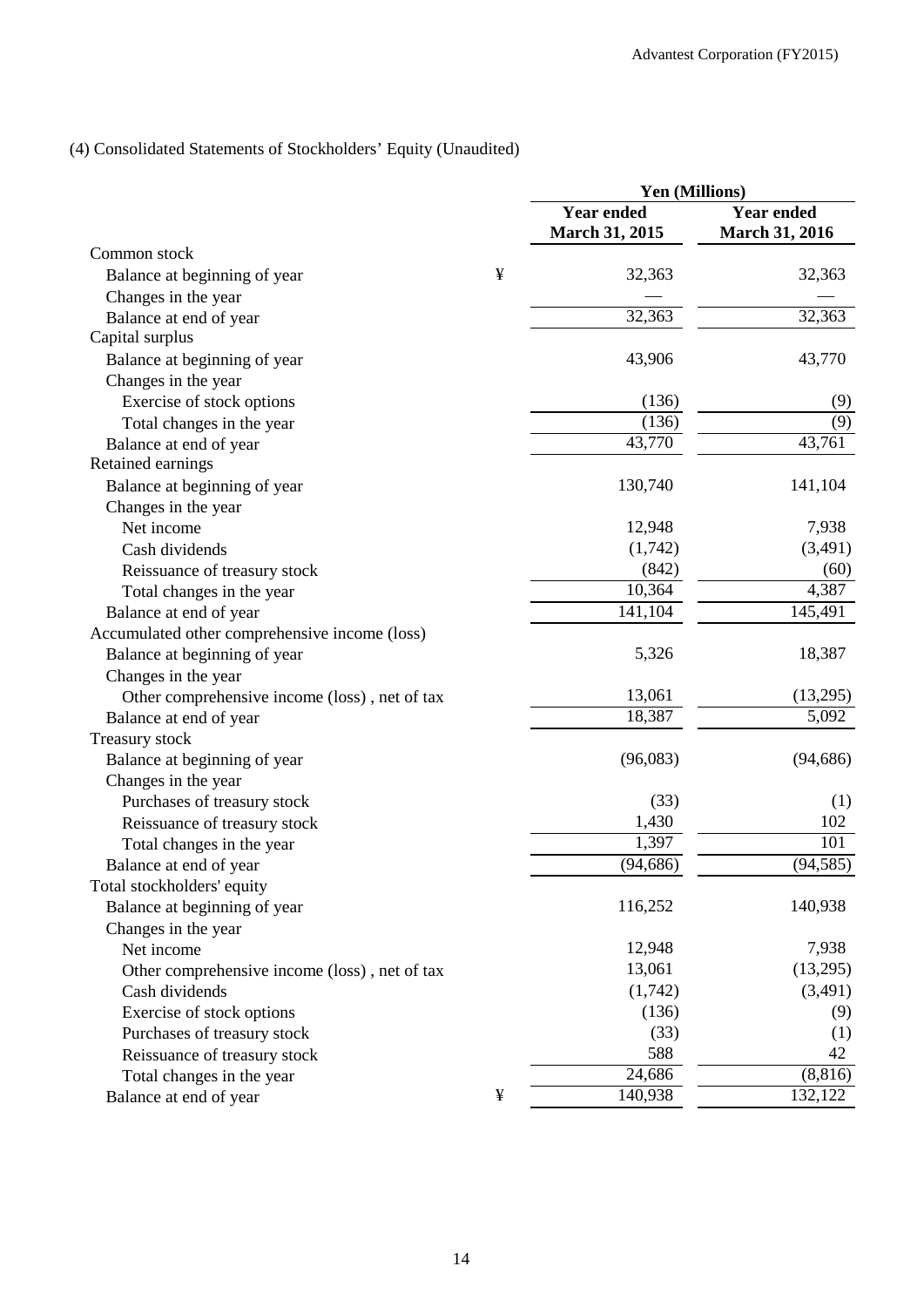## (5)Consolidated Statements of Cash Flows (Unaudited)

|                                                                  |   | Yen (Millions)               |                                     |  |
|------------------------------------------------------------------|---|------------------------------|-------------------------------------|--|
|                                                                  |   | Year ended<br>March 31, 2015 | <b>Year ended</b><br>March 31, 2016 |  |
| Cash flows from operating activities:                            |   |                              |                                     |  |
| Net income                                                       | ¥ | 12,948                       | 7,938                               |  |
| Adjustments to reconcile net income to net cash                  |   |                              |                                     |  |
| provided by (used in) operating activities:                      |   |                              |                                     |  |
| Depreciation and amortization                                    |   | 5.059                        | 5,325                               |  |
| Deferred income taxes                                            |   | 2,063                        | 1,505                               |  |
| Gain on sale of investment securities                            |   | (750)                        | (174)                               |  |
| Changes in assets and liabilities:                               |   |                              |                                     |  |
| Trade receivables                                                |   | (1,690)                      | (2,409)                             |  |
| Inventories                                                      |   | (5,094)                      | 3,269                               |  |
| Trade accounts payable                                           |   | 4,372                        | (5,808)                             |  |
| Accrued expenses                                                 |   | 3,484                        | (1,172)                             |  |
| Income taxes payable                                             |   | 995                          | (711)                               |  |
| Accrued warranty expenses                                        |   | (135)                        | 189                                 |  |
| Customer prepayments                                             |   | 2,342                        | (2,221)                             |  |
| Accrued pension and severance costs                              |   | 1,328                        | 1,711                               |  |
|                                                                  |   |                              |                                     |  |
| Other                                                            |   | (441)                        | 286                                 |  |
| Net cash provided by (used in) operating activities              |   | 24,481                       | 7,728                               |  |
| Cash flows from investing activities:                            |   |                              |                                     |  |
| Proceeds from sale of available-for-sale securities              |   | 2,132                        | 503                                 |  |
| Proceeds from sale of property, plant and equipment              |   | 99                           | 509                                 |  |
| Purchases of property, plant and equipment                       |   | (3,230)                      | (3,116)                             |  |
| Purchases of intangible assets                                   |   | (477)                        | (449)                               |  |
| Other                                                            |   | 166                          | 158                                 |  |
| Net cash provided by (used in) investing activities              |   | (1,310)                      | (2, 395)                            |  |
| Cash flows from financing activities:                            |   |                              |                                     |  |
| Redemption of corporate bonds                                    |   |                              | (10,000)                            |  |
| Dividends paid                                                   |   | (1,742)                      | (3,488)                             |  |
| Other                                                            |   | 444                          | (43)                                |  |
| Net cash provided by (used in) financing activities              |   | (1,298)                      | (13, 531)                           |  |
| Net effect of exchange rate changes on cash and cash equivalents |   | 6,704                        | (3,946)                             |  |
| Net change in cash and cash equivalents                          |   | 28,577                       | (12, 144)                           |  |
| Cash and cash equivalents at beginning of year                   |   | 68,997                       | 97,574                              |  |
| Cash and cash equivalents at end of year                         | ¥ | 97,574                       | 85,430                              |  |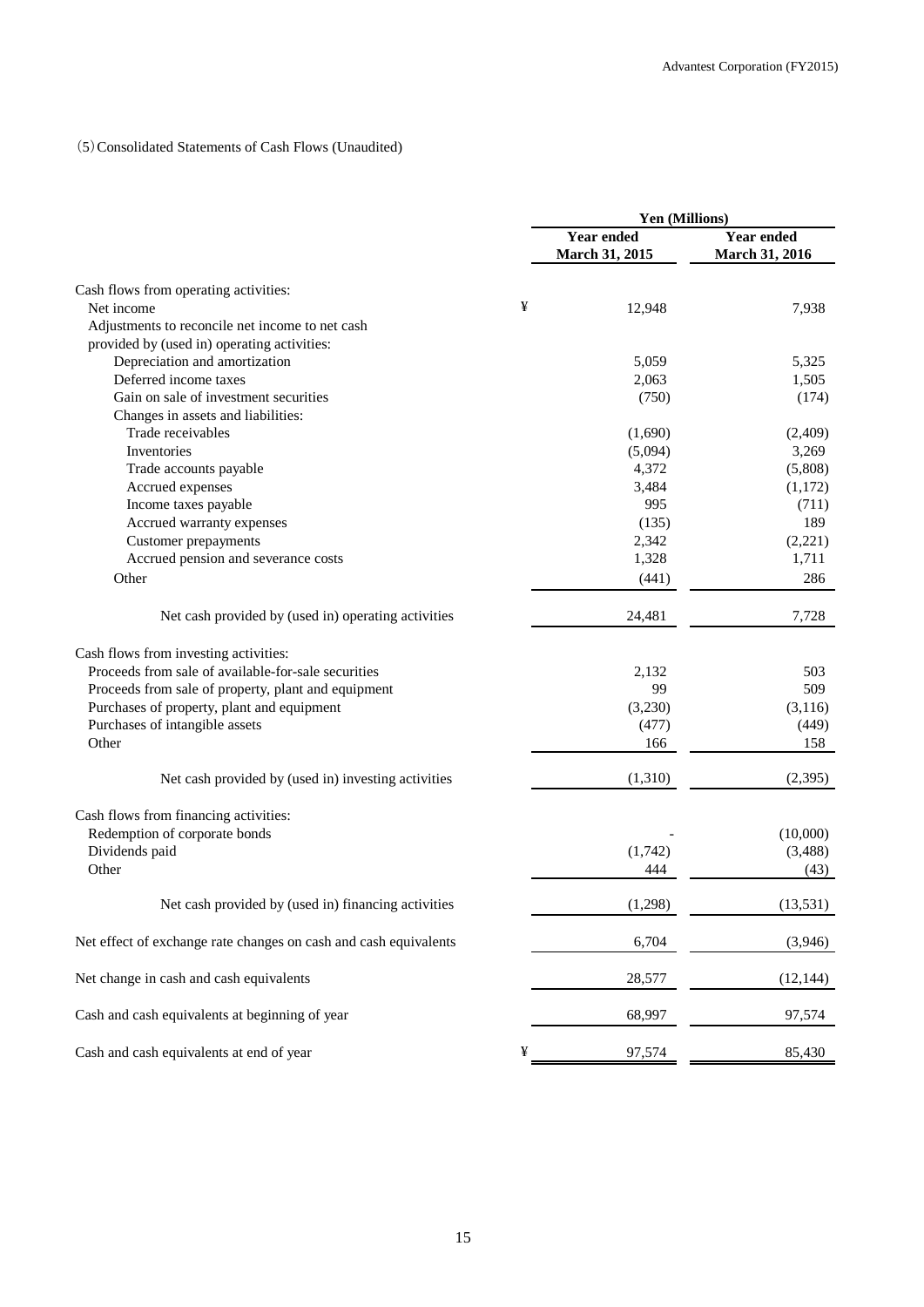(6) Notes to the Consolidated Financial Statements

(Note 1) Accounting Principles, Procedures and the Presentation of the Consolidated Financial **Statements** 

(a) Terminology, Form and Method of Preparation of the Consolidated Financial Statements Advantest Corporation (or the "Company") and its consolidated subsidiaries (collectively "Advantest") prepared the consolidated financial statements in this document in accordance with generally accepted accounting principle in the United States of America ("U.S. GAAP"). U.S. GAAP is codified in the Accounting Standards Codification, which is the source of authoritative accounting principles recognized by the Financial Accounting Standards Board.

(b) Preparation of Consolidated Financial Statements and Registration with the U.S. Securities and Exchange Commission

Advantest Corporation became a listed company on the New York Stock Exchange on September 17, 2001 (local time) by means of an issuance of American Depository Shares. It had been filing a Form 20-F (equivalent to the Annual Securities Report in Japan) with the U.S. Securities and Exchange Commission ("SEC") since FY2001, and had prepared consolidated financial statements in accordance with U.S. GAAP. As previously announced, Advantest Corporation applied for deregistration with the SEC and termination of its reporting obligations under the Exchange Act, and does not plan to file a Form 20-F for the fiscal period ended March 31, 2016. Advantest plans to voluntarily adopt International Financial Reporting Standards ("IFRS") as the accounting standard for its consolidated financial statements in place of accounting principles generally accepted in the U.S. ("U.S.GAAP") starting with the Annual Securities Report.

(c) Principles of Consolidation

Advantest's consolidated financial statements include financial statements of the Company and its subsidiaries, all of which are wholly-owned. All significant intercompany balances and transactions have been eliminated in consolidation.

(Note 2) Notes on Going Concern: None

#### (Note 3) Reclassifications

Certain reclassifications have been made to the prior years' consolidated financial statements to conform with the presentation used for the year ended March 31, 2016.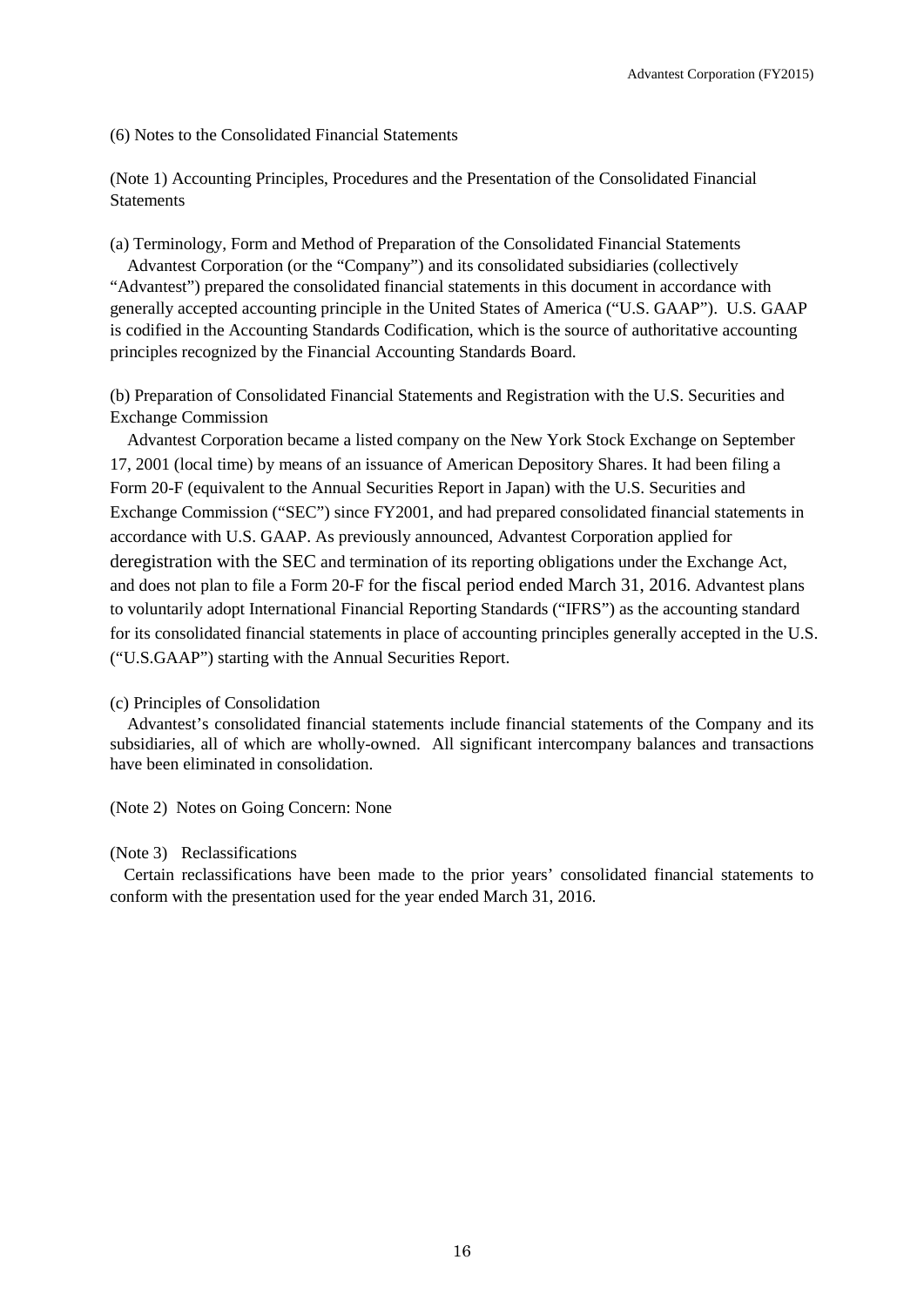#### (Note 4) Segment Information

#### 1. Business Segment Information

|                                                                       | Yen (Millions)<br>Year ended March 31, 2015                                |                                           |                                    |                                 |         |  |  |
|-----------------------------------------------------------------------|----------------------------------------------------------------------------|-------------------------------------------|------------------------------------|---------------------------------|---------|--|--|
|                                                                       |                                                                            |                                           |                                    |                                 |         |  |  |
|                                                                       | Semiconductor<br>and<br>Component<br><b>Test System</b><br><b>Business</b> | Mechatronics<br>System<br><b>Business</b> | Services.<br>Support and<br>Others | Elimination<br>and<br>Corporate | Total   |  |  |
| Net sales to unaffiliated customers                                   | ¥<br>108,230                                                               | 28,347                                    | 26,752                             |                                 | 163,329 |  |  |
| Inter-segment sales                                                   | 90                                                                         |                                           |                                    | (90)                            |         |  |  |
| Net sales                                                             | 108,320                                                                    | 28,347                                    | 26,752                             | (90)                            | 163,329 |  |  |
| Impairment charge                                                     |                                                                            |                                           |                                    | 211                             | 211     |  |  |
| Depreciation and amortization<br>Operating income (loss) before stock | 1,817                                                                      | 748                                       | 2,249                              | 245                             | 5,059   |  |  |
| option compensation expense<br>Adjustment:                            | 14,588                                                                     | 3,768                                     | 3,348                              | (7,085)                         | 14,619  |  |  |
| Stock option compensation expense                                     |                                                                            |                                           |                                    |                                 |         |  |  |
| Operating income                                                      |                                                                            |                                           |                                    | ¥                               | 14,619  |  |  |
| Expenditures for additions to long-lived<br>assets                    | 2,051                                                                      | 716                                       | 1,428                              | 51                              | 4,246   |  |  |
| Total assets                                                          | 88,983                                                                     | 25,649                                    | 42,003                             | 116,406                         | 273,041 |  |  |

|                                                                       | Yen (Millions)                                                             |                                                  |                                    |                                 |         |
|-----------------------------------------------------------------------|----------------------------------------------------------------------------|--------------------------------------------------|------------------------------------|---------------------------------|---------|
|                                                                       | Year ended March 31, 2016                                                  |                                                  |                                    |                                 |         |
|                                                                       | Semiconductor<br>and<br>Component<br><b>Test System</b><br><b>Business</b> | <b>Mechatronics</b><br>System<br><b>Business</b> | Services.<br>Support and<br>Others | Elimination<br>and<br>Corporate | Total   |
| Net sales to unaffiliated customers                                   | ¥<br>100,921                                                               | 31,623                                           | 29,919                             |                                 | 162,463 |
| Inter-segment sales                                                   | 56                                                                         |                                                  |                                    | (56)                            |         |
| Net sales                                                             | 100,977                                                                    | 31,623                                           | 29,919                             | (56)                            | 162,463 |
| Depreciation and amortization<br>Operating income (loss) before stock | 2,305                                                                      | 733                                              | 1,962                              | 325                             | 5,325   |
| option compensation expense<br>Adjustment:                            | 10,070                                                                     | 2,826                                            | 4,780                              | (5,773)                         | 11,903  |
| Stock option compensation expense                                     |                                                                            |                                                  |                                    |                                 |         |
| Operating income                                                      |                                                                            |                                                  |                                    | ¥                               | 11,903  |
| Expenditures for additions to long-lived<br>assets                    | 1,970                                                                      | 898                                              | 1,089                              | 19                              | 3,976   |
| Total assets                                                          | 82,706                                                                     | 24,452                                           | 40,815                             | 101,496                         | 249,469 |

(Notes)

1. Adjustments to operating income in Corporate principally represent corporate general and administrative expenses and research and development expenses related to fundamental research activities that are not allocated to operating segments.

2. Advantest uses the operating income (loss) before stock option compensation expense for management's analysis of business segment results.

3. Additions to long-lived assets included in Corporate consist of purchases of software and fixed assets for general corporate use.

4. Total assets included in Corporate consist of cash and cash equivalents, assets for general corporate use and assets used for fundamental research activities, which are not allocated to reportable segments.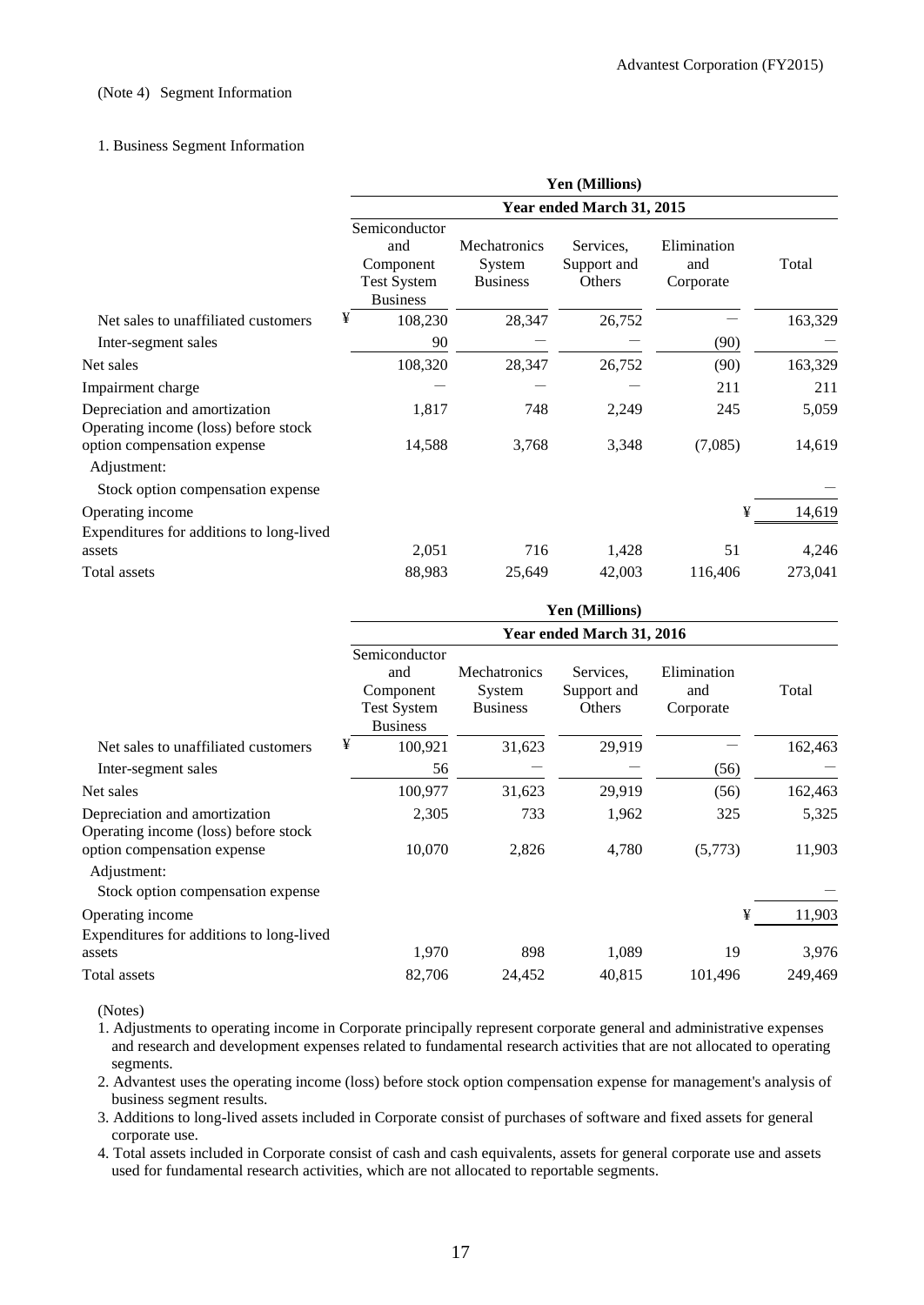2. Consolidated Net Sales by Geographical Areas

|          |   | <b>Yen (Millions)</b>                      |                                            |  |
|----------|---|--------------------------------------------|--------------------------------------------|--|
|          |   | <b>Year ended</b><br><b>March 31, 2015</b> | <b>Year ended</b><br><b>March 31, 2016</b> |  |
| Japan    | ¥ | 13,120                                     | 12,979                                     |  |
| Americas |   | 27,695                                     | 29,639                                     |  |
| Europe   |   | 9,076                                      | 6,182                                      |  |
| Asia     |   | 113,438                                    | 113,663                                    |  |
| Total    | ¥ | 163,329                                    | 162,463                                    |  |

(Notes)

1. Net sales to unaffiliated customers are based on the customer's location.

2. Each of the segments includes primarily the following countries or regions:

- (1) Americas U.S.A., Costa Rica
- (2) Europe Germany, Israel
- (3) Asia Taiwan, South Korea, China, Singapore

#### (Note 5) Per Share Information

The following table sets forth the computation of basic and diluted net income per share for the years ended March 31:

|                                    | Yen (millions)<br>except per share data |                       |  |
|------------------------------------|-----------------------------------------|-----------------------|--|
|                                    |                                         |                       |  |
|                                    | <b>Year ended</b>                       | <b>Year ended</b>     |  |
|                                    | March 31, 2015                          | <b>March 31, 2016</b> |  |
| Numerator:                         |                                         |                       |  |
| Net income                         | 12,948                                  | 7,938                 |  |
| Dilutive effect of exercise of     |                                         |                       |  |
| exercise of convertible bonds      | (16)                                    | (17)                  |  |
| Diluted net income                 | 12,932                                  | 7,921                 |  |
| Denominator                        |                                         |                       |  |
| Basic weighted average shares of   |                                         |                       |  |
| common stock outstanding           | 174,244,799                             | 174,569,193           |  |
| Dilutive effect of exercise of     |                                         |                       |  |
| stock options                      | 163,433                                 | 61,173                |  |
| Dilutive effect of exercise of     |                                         |                       |  |
| exercise of convertible bonds      | 18,126,888                              | 18,126,888            |  |
| Diluted weighted average shares of |                                         |                       |  |
| common stock outstanding           | 192,535,120                             | 192,757,254           |  |
| Basic net income per share         | 74.31                                   | 45.47                 |  |
| Diluted net income per share       | 67.16                                   | 41.09                 |  |

At March 31, 2015 and 2016, Advantest had outstanding stock options into 4,025,677 and 2,358,085 shares of common stock, respectively, which were anti-dilutive and excluded from the calculation of diluted net income per share but could potentially dilute net income per share in future periods.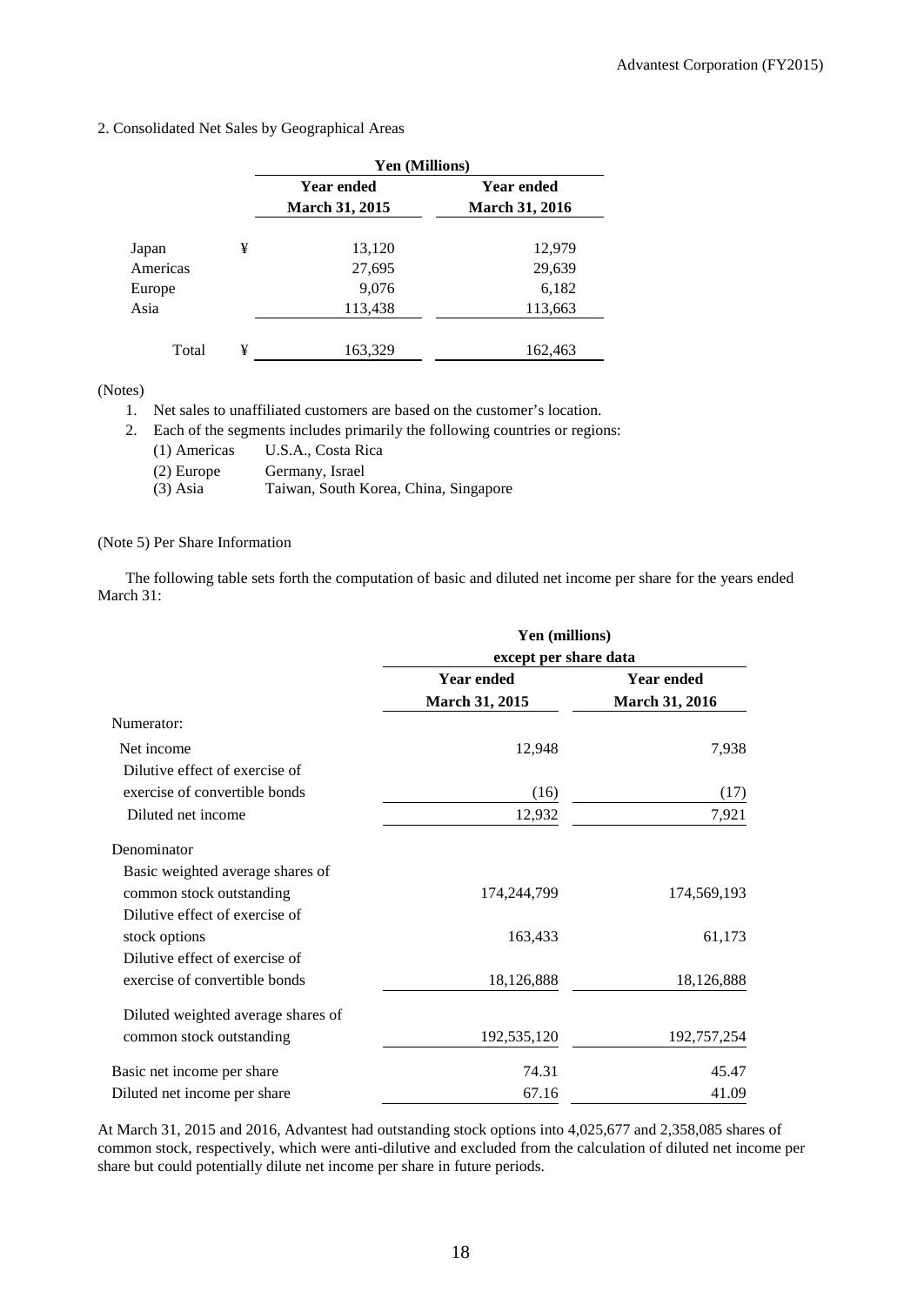(Note 6) Significant Subsequent Events: None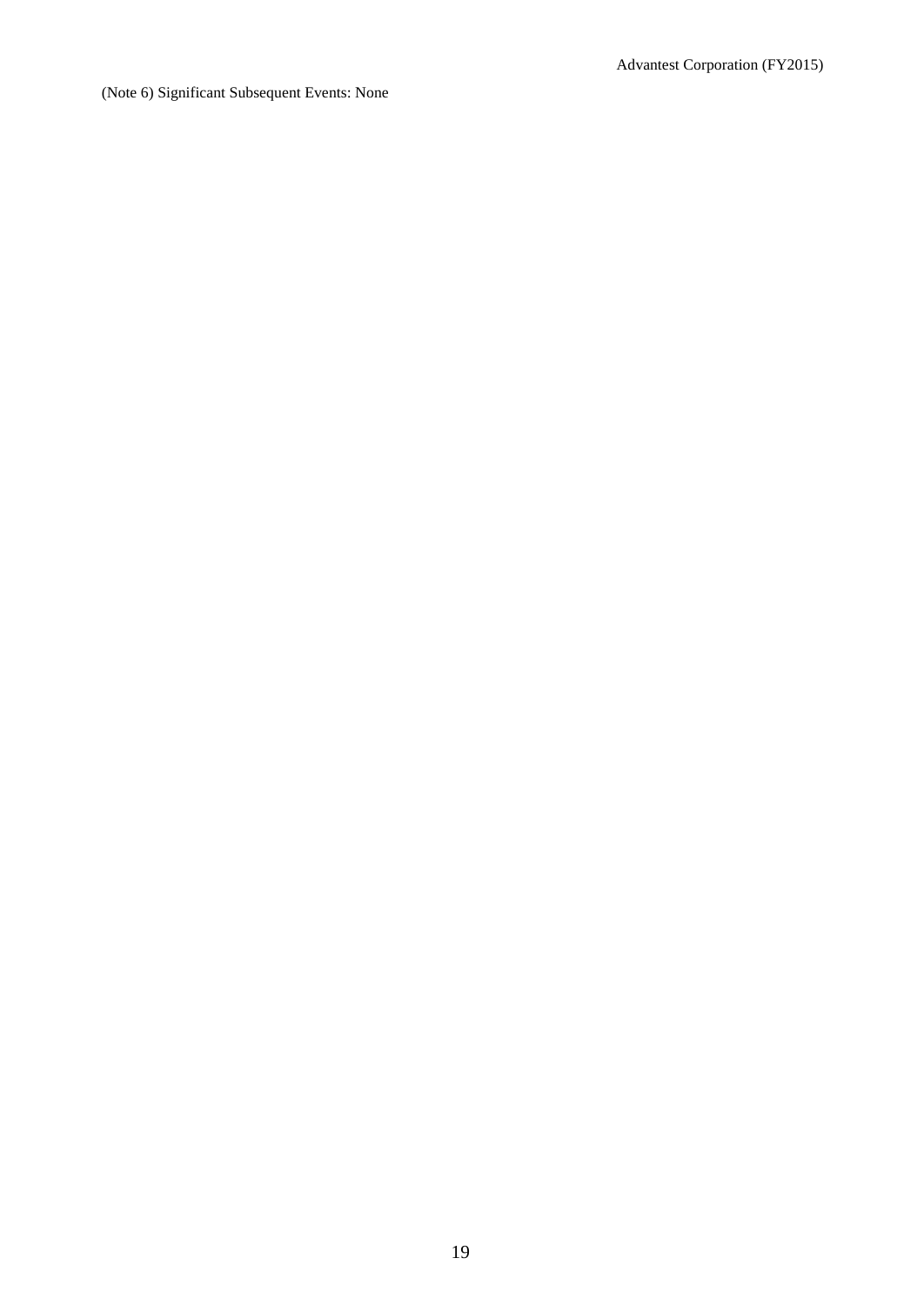# Changes in Directors and Executive Officers (To be effective on June 28, 2016)

#### 1. Nominees for Directors (excluding Directors who are Audit Committee members)

| Director | Shinichiro Kuroe  |
|----------|-------------------|
| Director | Osamu Karatsu     |
| Director | Seiichi Yoshikawa |
| Director | Sae Bum Myung     |
| Director | Yoshiaki Yoshida  |
| Director | Hiroshi Nakamura  |

 Mr. Kuroe is to be elected as Representative Director at the extraordinary meeting of the board of directors to be held on June 28, 2016 after the 74th ordinary general meeting of shareholders of Advantest Corporation.

2. Nominees for Executive Officers

| President and CEO          | Shinichiro Kuroe        |                       |
|----------------------------|-------------------------|-----------------------|
| Senior Executive Officer   | Sae Bum Myung           |                       |
| Senior Executive Officer   | Yoshiaki Yoshida        | (to be promoted)      |
| Managing Executive Officer | Hiroshi Nakamura        |                       |
| Managing Executive Officer | Hans-Juergen Wagner     |                       |
| Managing Executive Officer | Soichi Tsukakoshi       |                       |
| Managing Executive Officer | Satoru Nagumo           |                       |
| Managing Executive Officer | Koichi Tsukui           |                       |
| <b>Executive Officer</b>   | Takashi Sugiura         |                       |
| <b>Executive Officer</b>   | Takashi Sekino          |                       |
| <b>Executive Officer</b>   | Josef Schraetzenstaller |                       |
| <b>Executive Officer</b>   | Makoto Nakahara         |                       |
| <b>Executive Officer</b>   | Toshiyuki Okayasu       |                       |
| <b>Executive Officer</b>   | CH Wu                   |                       |
| <b>Executive Officer</b>   | Kazuhiro Yamashita      |                       |
| <b>Executive Officer</b>   | Wilhelm Radermacher     |                       |
| <b>Executive Officer</b>   | Masuhiro Yamada         |                       |
| <b>Executive Officer</b>   | Isao Sasaki             |                       |
| <b>Executive Officer</b>   | Keith Hardwick          |                       |
| <b>Executive Officer</b>   | Douglas Lefever         |                       |
| <b>Executive Officer</b>   | Syunsuke Kato           |                       |
| <b>Executive Officer</b>   | Kimiya Sakamoto         |                       |
| <b>Executive Officer</b>   | Atsushi Fujita          |                       |
| <b>Executive Officer</b>   | Yong Xu                 | (to be newly elected) |
|                            |                         |                       |

3. Expiration of term of office of Executive Officers

Takayuki Nakamura, Executive Officer ---- To be elected as Advisor